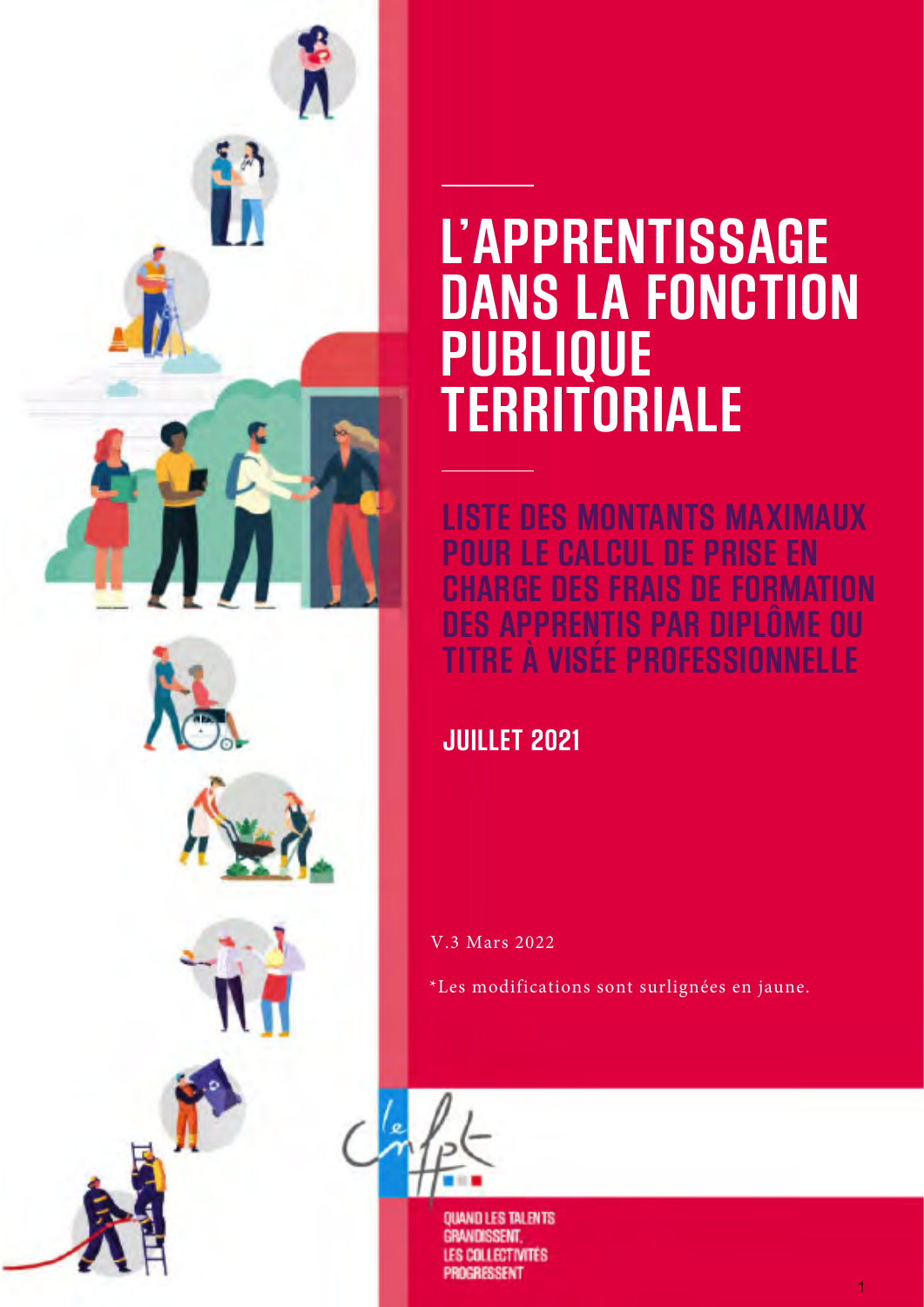# **APPRENTISSAGE LISTE DES MONTANTS MAXIMAUX POUR LE CALCUL DE PRISE EN CHARGE**

**Cette liste détaille par diplôme ou titre à visée professionnelle les montants maximaux permet- tant le calcul de la prise en charge par le CNFPT des frais de formation des apprentis territoriaux.**

Les formations sont classées par domaine et famille de politiques publiques et à l'intérieur de chaque famille, par ordre croissant de niveau de qualification.

Pour tous les autres diplômes ou titres à visée professionnelle ne figurant pas dans la présente liste, le CNFPT applique une base de calcul forfaitaire annuelle par niveau de qualification permettant de déterminer le niveau de prise charge maximal du CNFPT

#### **Le montant maximal annuel de la prise en charge du CNFPT est de 50 % des montants figurant le présent document.**

| NOMENCLATURE APPROUVÉE LE 21 MARS 1969 PAR LE GROUPE PERMANENT DE LA<br>FORMATION PROFESSIONNELLE ET DE LA PROMOTION SOCIALE |                  |                                                                        | <b>CADRE NATIONAL DES CERTIFICATIONS PROFESSIONNELLES</b> |  | <b>FORFAIT ANNUEL, EN EUROS</b>                                                               |
|------------------------------------------------------------------------------------------------------------------------------|------------------|------------------------------------------------------------------------|-----------------------------------------------------------|--|-----------------------------------------------------------------------------------------------|
| Niveau V                                                                                                                     |                  |                                                                        | Niveau 3                                                  |  |                                                                                               |
| Niveau IV                                                                                                                    |                  |                                                                        | Niveau 4                                                  |  | 5800                                                                                          |
| Niveau III                                                                                                                   |                  |                                                                        | Niveau 5                                                  |  |                                                                                               |
| Niveau II                                                                                                                    |                  |                                                                        | Niveau 6                                                  |  | 6700                                                                                          |
| Niveau I                                                                                                                     |                  |                                                                        | Niveau 7 et 8                                             |  |                                                                                               |
| CODE DIPLÔME                                                                                                                 | <b>RNCP</b>      |                                                                        | LIBELLÉ DE LA FORMATION                                   |  | <b>MONTANT MAXIMAL</b><br><b>ANNUEL POUR LE</b><br><b>CALCUL DE PRISE</b><br><b>EN CHARGE</b> |
|                                                                                                                              |                  |                                                                        | PILOTAGE, MANAGEMENT ET GESTION DES RESSOURCES            |  |                                                                                               |
| AFFAIRES GÉNÉRALES                                                                                                           |                  |                                                                        |                                                           |  |                                                                                               |
| 56T32402                                                                                                                     | <b>RNCP17433</b> |                                                                        | EMPLOYÉ(E) ADMINISTRATIF ET D'ACCUEIL (TP)                |  | 6000€                                                                                         |
| 40030001                                                                                                                     | RNCP34606        | <b>GESTION-ADMINISTRATION (BAC PRO)</b>                                |                                                           |  | 6000€                                                                                         |
| 40030004                                                                                                                     | <b>RNCP34606</b> | ET DE LEURS ACTIVITES (BAC PRO)                                        | ASSISTANCE A LA GESTION DES ORGANISATIONS                 |  | $6000$ €                                                                                      |
| 40031210                                                                                                                     | <b>RNCP32049</b> | PRO)                                                                   | ACCUEIL - RELATION CLIENTS ET USAGERS (BAC                |  | 7 000 €                                                                                       |
| 40031212                                                                                                                     | <b>RNCP32049</b> | MÉTIERS DE L'ACCUEIL (BAC PRO)                                         |                                                           |  | 7 000€                                                                                        |
| 46X33401                                                                                                                     | RNCP28739        | CHARGÉ(E) D'ACCUEIL                                                    |                                                           |  | 7 000€                                                                                        |
| 46T32402                                                                                                                     | RNCP193          | SECRÉTAIRE ASSISTANT(E) (TP)                                           |                                                           |  | 6000€                                                                                         |
| 1033413                                                                                                                      | <b>RNCP6926</b>  | ACCUEIL-RÉCEPTION (MC NIVEAU IV)                                       |                                                           |  | 5 000€                                                                                        |
| 32330001                                                                                                                     | <b>RNCP15668</b> | <b>RURAUX (BTSA)</b>                                                   | DÉVELOPPEMENT, ANIMATION DES TERRITOIRES                  |  | 6 250 €                                                                                       |
| 32031407                                                                                                                     |                  | ASSISTANT DE GESTION DE PME PMI À<br>RÉFÉRENTIEL COMMUN EUROPÉEN (BTS) |                                                           |  | 7 100 €                                                                                       |
| 32031409                                                                                                                     | <b>RNCP32360</b> | <b>GESTION DE LA PME (BTS)</b>                                         |                                                           |  | 7 100 €                                                                                       |
| 32032409                                                                                                                     | RNCP34029        |                                                                        | SUPPORT À L'ACTION MANAGÉRIALE (BTS)                      |  | 5400€                                                                                         |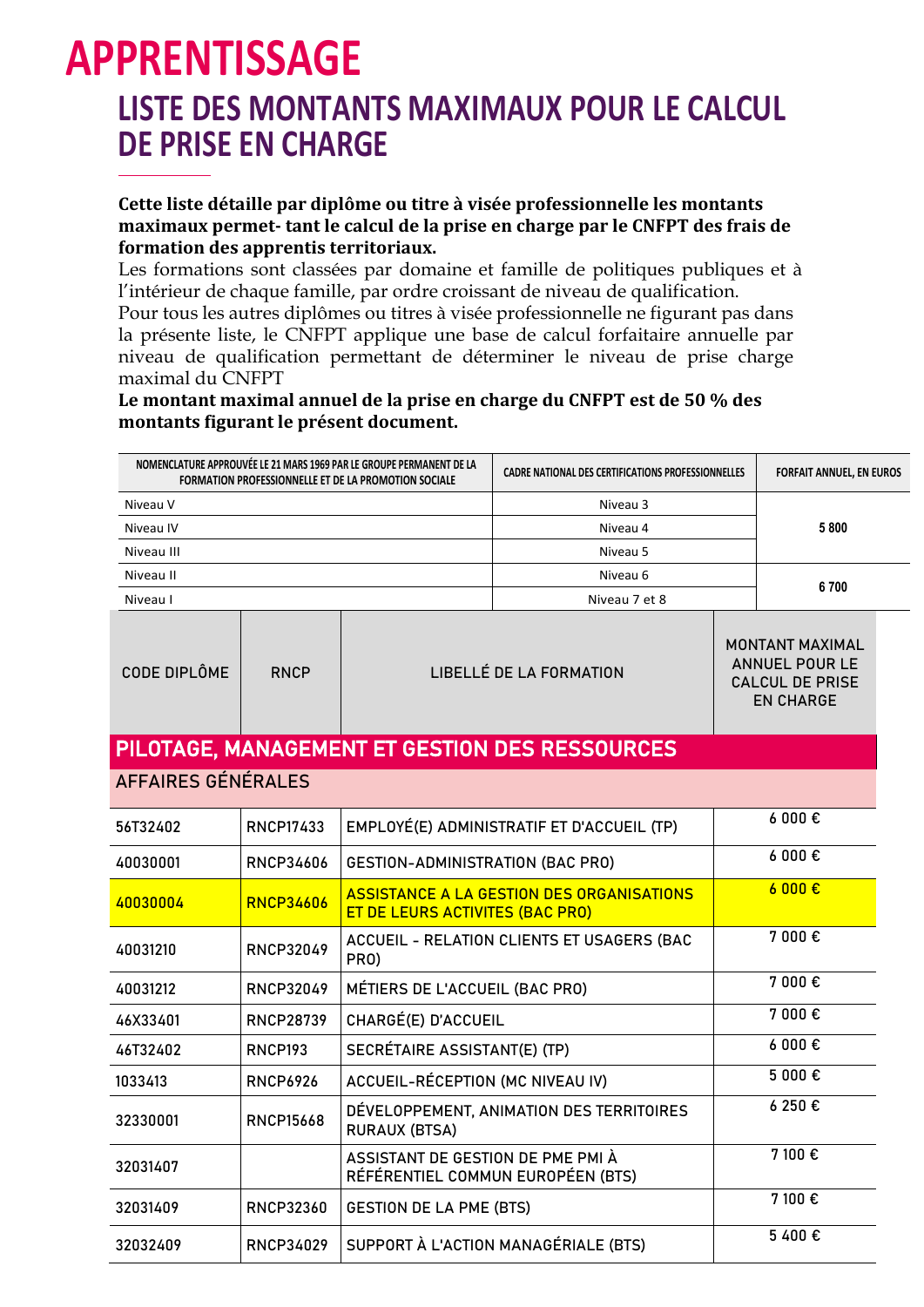| <b>CODE DIPLÔME</b>  | <b>RNCP</b>                          | LIBELLÉ DE LA FORMATION                                                                                                 | <b>MONTANT MAXIMAL</b><br><b>ANNUEL POUR LE</b><br><b>CALCUL DE PRISE</b><br><b>EN CHARGE</b> |  |  |
|----------------------|--------------------------------------|-------------------------------------------------------------------------------------------------------------------------|-----------------------------------------------------------------------------------------------|--|--|
| 35031005             |                                      | <b>GESTION DES ENTREPRISES ET DES</b><br>ADMINISTRATIONS GEA (DUT ANNEE COMMUNE)                                        | 6 250 €                                                                                       |  |  |
| 35031002             | <b>RNCP20702</b>                     | <b>GESTION DES ENTREPRISES ET DES</b><br>ADMINISTRATIONS GEA OPTION GESTION<br><b>COMPTABLE ET FINANCIERE (DUT)</b>     | 7 100€                                                                                        |  |  |
| 36C3240B             | <b>RNCP23937</b>                     | ASSISTANT(E) DE DIRECTION (CCI FRANCE -<br>RÉSEAU ESMASS)                                                               | 6 250 €                                                                                       |  |  |
| 36T32401             | RNCP34143                            | ASSISTANTE DE DIRECTION (TP)                                                                                            | 5400€                                                                                         |  |  |
| <b>COMMUNICATION</b> |                                      |                                                                                                                         |                                                                                               |  |  |
| 50032227             | <b>RNCP28312</b>                     | SIGNALÉTIQUE ET DÉCORS GRAPHIQUES (CAP)                                                                                 | 6000E                                                                                         |  |  |
| 40032303             | <b>RNCP12113</b>                     | ARTISANAT ET MÉTIERS D'ART OPTION :<br>COMMUNICATION VISUELLE PLURI- MEDIA (BAC PRO)                                    | 7 000€                                                                                        |  |  |
| 40032304             | RNCP13913                            | PHOTOGRAPHIE (BAC PRO)                                                                                                  | 7 000€                                                                                        |  |  |
| 46M32301             | <b>RNCP34579</b>                     | PHOTOGRAPHE (BTM APCMA)                                                                                                 | $6000 \text{ } \in$                                                                           |  |  |
| 36E33201             | <b>RNCP3640/</b><br><b>RNCP34789</b> | TECHNICIEN DES MÉDIAS INTERACTIFS ET<br><b>COMMUNIQUANTS (T-MIC)</b>                                                    | 7 100 €                                                                                       |  |  |
| 32032002             | <b>RNCP7481</b>                      | COMMUNICATION (BTS)                                                                                                     | 7 100 €                                                                                       |  |  |
| 32032210             | <b>RNCP35474</b>                     | ÉTUDES DE RÉALISATION D'UN PROJET DE<br>COMMUNICATION, OPTION A : ÉTUDES DE<br>RÉALISATION DE PRODUITS PLURIMEDIA (BTS) | 7 100 €                                                                                       |  |  |
| 32032329             | <b>RNCP20696</b>                     | MÉTIERS DE L'AUDIOVISUEL OPTION MÉTIERS DE<br>L'IMAGE (BTS)                                                             | 6 250 €                                                                                       |  |  |
| 35032002             | <b>RNCP20646</b>                     | MÉTIERS DU MULTIMEDIA ET DE L'INTERNET (DUT)                                                                            | 6 250 €                                                                                       |  |  |
| 35032502             | <b>RNCP20640</b>                     | INFORMATION COMMUNICATION OPTION<br><b>INFORMATION NUMÉRIQUE DANS LES</b><br>ORGANISATIONS (DUT)                        | 5 400€                                                                                        |  |  |
| 26X32016             | RNCP28947/<br><b>RNCP34927</b>       | CHARGÉ DE PROJET ÉVÉNEMENTIEL                                                                                           | 7400€                                                                                         |  |  |
| 25031007             | <b>RNCP30060</b>                     | E-COMMERCE ET MARKETING NUMÉRIQUE (FICHE<br>NATIONALE)                                                                  | 6500E                                                                                         |  |  |
| 25032040             | <b>RNCP30164</b>                     | TECHNIQUES DU SON ET DE L'IMAGE (FICHE<br>NATIONALE)                                                                    | $6500 \text{ } \in$                                                                           |  |  |
| 36X32402             | RNCP26733                            | ATTACHÉ (E) DE DIRECTION                                                                                                | 7 100 €                                                                                       |  |  |
| 36X32404             | <b>RNCP34211</b>                     | <b>ASSISTANT DE DIRECTION</b>                                                                                           | 7 100 €                                                                                       |  |  |
| 16531013             | <b>RNCP34024</b>                     | DIPLÔME GRADE MASTER DE SCIENCES PO RENNES :<br>MANAGEMENT STRATEGIQUE ET ORGANISATIONNEL                               | 6200€                                                                                         |  |  |
| 16X34002             | <b>RNCP3984</b>                      | <b>COLLECTIVITÉS TERRITORIALES : GESTION</b><br><b>TERRITORIAL POLYVALENT</b>                                           | 6250€                                                                                         |  |  |
|                      | <b>COMMUNICATION</b>                 |                                                                                                                         |                                                                                               |  |  |
| 50032227             | <b>RNCP28312</b>                     | SIGNALÉTIQUE ET DÉCORS GRAPHIQUES (CAP)                                                                                 | $6000 \text{ } \in$                                                                           |  |  |
| 40032303             | <b>RNCP12113</b>                     | ARTISANAT ET MÉTIERS D'ART OPTION :<br>COMMUNICATION VISUELLE PLURI- MEDIA (BAC PRO)                                    | 7 000€                                                                                        |  |  |
| 40032304             | RNCP13913                            | PHOTOGRAPHIE (BAC PRO)                                                                                                  | 7 000€                                                                                        |  |  |
| 46M32301             | <b>RNCP34579</b>                     | PHOTOGRAPHE (BTM APCMA)                                                                                                 | $6000 \text{ } \epsilon$                                                                      |  |  |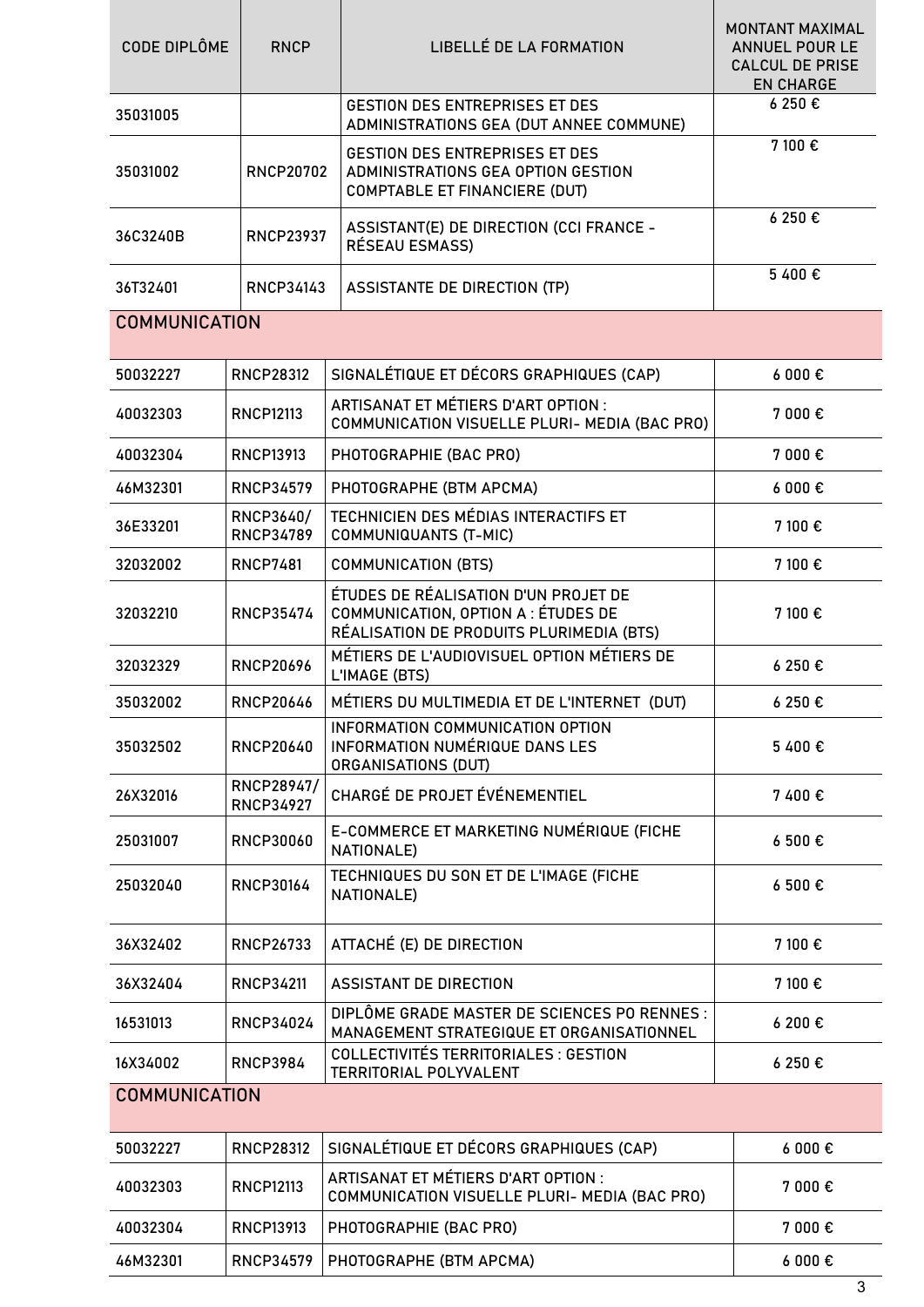| <b>CODE</b><br><b>DIPLÔME</b> | <b>RNCP</b>                          | <b>LIBELLÉ DE LA FORMATION</b>                                                                                          | <b>MONTANT</b><br><b>MAXIMAL ANNUEL</b><br><b>POUR LE CALCUL</b><br><b>DE PRISE EN</b><br><b>CHARGE</b> |
|-------------------------------|--------------------------------------|-------------------------------------------------------------------------------------------------------------------------|---------------------------------------------------------------------------------------------------------|
| 36E33201                      | <b>RNCP3640</b><br><b>RNCP34789</b>  | TECHNICIEN DES MÉDIAS INTERACTIFS ET<br><b>COMMUNIQUANTS (T-MIC)</b>                                                    | 7 100 €                                                                                                 |
| 32032002                      | <b>RNCP7481</b>                      | <b>COMMUNICATION (BTS)</b>                                                                                              | 7 100€                                                                                                  |
| 32032210                      | <b>RNCP35474</b>                     | ÉTUDES DE RÉALISATION D'UN PROJET DE<br>COMMUNICATION, OPTION A : ÉTUDES DE RÉALISATION<br>DE PRODUITS PLURIMEDIA (BTS) | 7 100 €                                                                                                 |
| 32032329                      | <b>RNCP20696</b>                     | MÉTIERS DE L'AUDIOVISUEL OPTION MÉTIERS DE<br>L'IMAGE (BTS)                                                             | 6250€                                                                                                   |
| 35032002                      | <b>RNCP20646</b>                     | MÉTIERS DU MULTIMEDIA ET DE L'INTERNET (DUT)                                                                            | 6 250 €                                                                                                 |
| 35032502                      | <b>RNCP20640</b>                     | INFORMATION COMMUNICATION OPTION INFORMATION<br>NUMÉRIQUE DANS LES ORGANISATIONS (DUT)                                  | 5400€                                                                                                   |
| 26X32016                      | <b>RNCP28947</b><br><b>RNCP34927</b> | CHARGÉ DE PROJET ÉVÉNEMENTIEL                                                                                           | 7400€                                                                                                   |
| 25 031 007                    | <b>RNCP30060</b>                     | E-COMMERCE ET MARKETING NUMÉRIQUE (FICHE<br>NATIONALE)                                                                  | 6500€                                                                                                   |
| 25032040                      | <b>RNCP30164</b>                     | TECHNIQUES DU SON ET DE L'IMAGE (FICHE NATIONALE)                                                                       | 6500E                                                                                                   |
| 25032314                      | <b>RNCP30164</b>                     | <b>TECHNIQUES DU SON ET DE L'IMAGE (LP AMIENS)</b>                                                                      | 6500E                                                                                                   |
| 25032313                      | <b>RNCP30164</b>                     | <b>TECHNIQUES DU SON ET DE L'IMAGE (LP CERGY)</b>                                                                       | 6500€                                                                                                   |
| 25032312                      | <b>RNCP30164</b>                     | <b>TECHNIQUES DU SON ET DE L'IMAGE (LP CHAMBERY)</b>                                                                    | 6500E                                                                                                   |
| 25032308                      | <b>RNCP30164</b>                     | <b>TECHNIQUES DU SON ET DE L'IMAGE (LP EVRY)</b>                                                                        | 6500E                                                                                                   |
| 25032040                      | <b>RNCP30164</b>                     | <b>TECHNIQUES DU SON ET DE L'IMAGE (LP LYON 1)</b>                                                                      | 6500E                                                                                                   |
| 25032301                      | <b>RNCP30164</b>                     | <b>TECHNIQUES DU SON ET DE L'IMAGE (LP MARNE LA</b><br><b>VALLEE)</b>                                                   | 6500E                                                                                                   |
| 25032303                      | <b>RNCP30164</b>                     | <b>TECHNIQUES DU SON ET DE L'IMAGE (LP POITIERS)</b>                                                                    | 6500E                                                                                                   |
| 25032315                      | <b>RNCP30164</b>                     | <b>TECHNIQUES DU SON ET DE L'IMAGE (LP)</b>                                                                             | 6500E                                                                                                   |
| 25032049                      | <b>RNCP30134</b>                     | MÉTIERS DE L'INFORMATION : MÉTIERS DU<br>JOURNALISME ET DE LA PRESSE (FICHE NATIONALE)                                  | 6 500€                                                                                                  |
| 25032051                      | <b>RNCP30102</b>                     | MÉTIERS DE LA COMMUNICATION : CHEF DE PROJET<br>COMMUNICATION (FICHE NATIONALE)                                         | 5 600€                                                                                                  |
| 25032055                      | <b>RNCP30056</b>                     | COMMUNICATION ET VALORISATION DE LA CRÉATION<br>ARTISTIQUE (FICHE NATIONALE)                                            | 5 600€                                                                                                  |
| 25032008                      | <b>RNCP30101</b>                     | MÉTIERS DE LA COMMUNICATION : CHARGÉ DE<br>COMMUNICATION (FICHE NATIONALE)                                              | 6 500€                                                                                                  |
| 25032009                      | <b>RNCP30103</b>                     | MÉTIERS DE LA COMMUNICATION : ÉVÉNEMENTIEL<br>(FICHE NATIONALE)                                                         | 6 500€                                                                                                  |
| 26K3 2501                     | <b>RNCP23812</b>                     | DOCUMENTALISTE MULTIMEDIAS (INA)                                                                                        | 7400€                                                                                                   |
| 26X32002                      | <b>RNCP18088</b>                     | RESPONSABLE PROJET COMMUNICATION<br>INTERNE/EXTERNE (ISCPA)                                                             | 6 500€                                                                                                  |
| 26X32009                      | <b>RNCP13889</b>                     | CHARGÉ DE LA COMMUNICATION (CCI DU CHER -<br>ESTACOM)                                                                   | 6500€                                                                                                   |
| 26X32208                      | <b>RNCP34319</b>                     | DESIGNER DE COMMUNICATION GRAPHIQUE ET<br><b>DIGITALE</b>                                                               | 7 400 €                                                                                                 |
| 16X32004                      | <b>RNCP25521</b>                     | DIRECTEUR DE PROJET COMMUNICATION                                                                                       | 7600€                                                                                                   |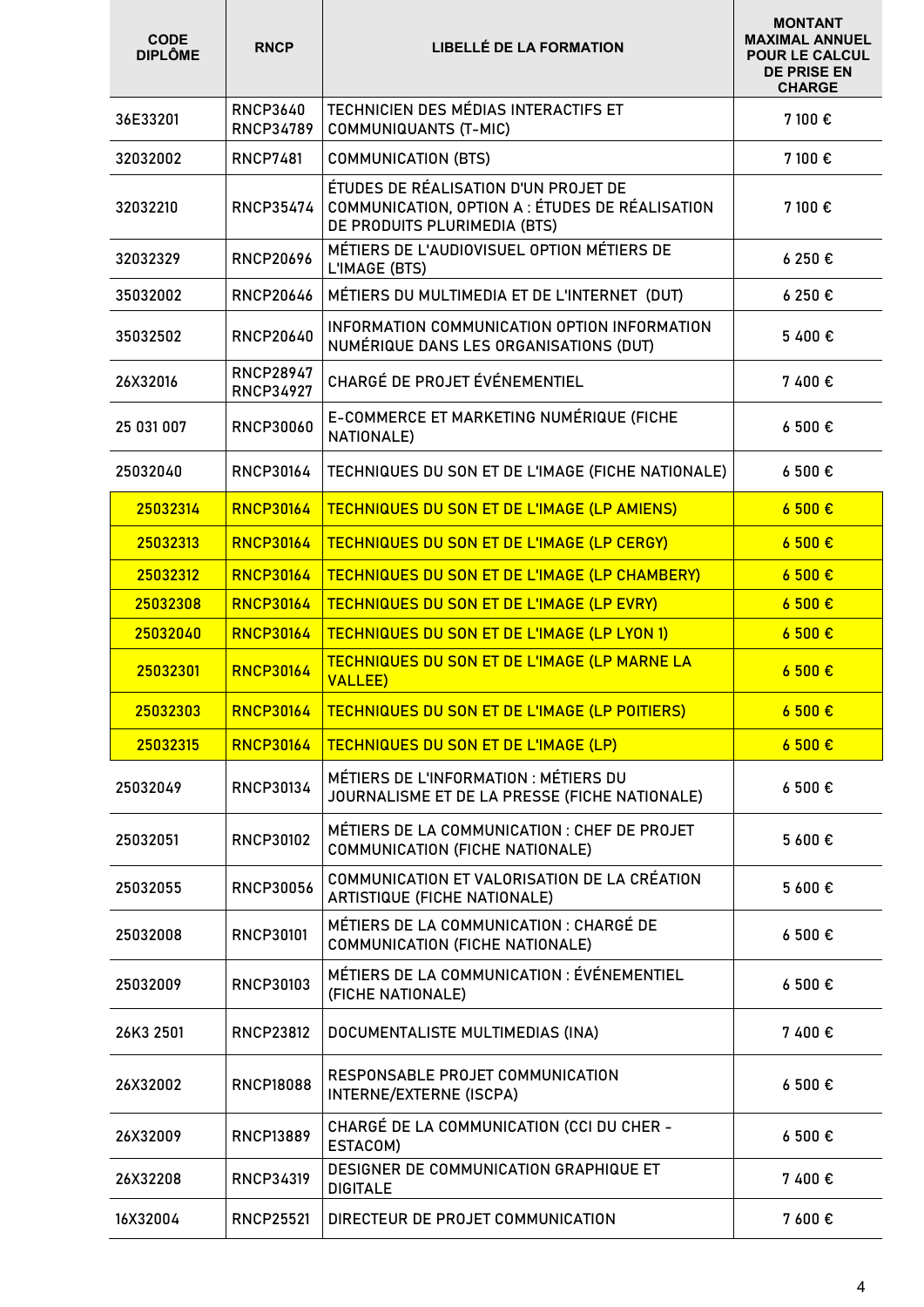| <b>CODE</b><br><b>DIPLÔME</b> | <b>RNCP</b>                          | <b>LIBELLÉ DE LA FORMATION</b>                                                                     | <b>MONTANT</b><br><b>MAXIMAL ANNUEL</b><br><b>POUR LE CALCUL</b><br><b>DE PRISE EN</b><br><b>CHARGE</b> |
|-------------------------------|--------------------------------------|----------------------------------------------------------------------------------------------------|---------------------------------------------------------------------------------------------------------|
|                               |                                      | DROIT PUBLIC-EUROPÉEN ET INTERNATIONAL                                                             |                                                                                                         |
| 46E34301                      | <b>RNCP2898/</b><br><b>RNCP35079</b> | <b>ASSISTANT JURIDIQUE</b>                                                                         | 6250€                                                                                                   |
| 46X31103                      | <b>RNCP29859</b>                     | ACTIVITÉS JURIDIQUES : MÉTIERS DU DROIT DES<br>TRANSPORTS (FICHE NATIONALE)                        | 7400€                                                                                                   |
| 35034501                      | <b>RNCP2541</b>                      | CARRIÈRES JURIDIQUES (DUT)                                                                         | 6250€                                                                                                   |
| 36X32403                      | <b>RNCP21709</b>                     | <b>ASSISTANT JURIDIQUE</b>                                                                         | 7 100 €                                                                                                 |
| 25012804                      | <b>RNCP30218</b>                     | ACTIVITÉS JURIDIQUES : MARCHÉS PUBLICS - MÉTIERS<br>DE L'ACHAT PUBLIC (FICHE NATIONALE)            | 7400€                                                                                                   |
| 25012806                      | <b>RNCP30035</b>                     | ACTIVITÉS JURIDIQUES : ASSISTANT JURIDIQUE (FICHE<br>NATIONALE)                                    | 7400€                                                                                                   |
| 25012809                      | <b>RNCP30040</b>                     | ACTIVITÉS JURIDIQUES : MÉTIERS DU DROIT SOCIAL<br>(FICHE NATIONALE)                                | 7400€                                                                                                   |
| FINANCES, CONTRÔLE DE GESTION |                                      |                                                                                                    |                                                                                                         |
| 46T32403                      | <b>RNCP1212</b>                      | SECRETAIRE COMPTABLE (TP)                                                                          | 7 000 €                                                                                                 |
| 32031408                      | <b>RNCP31059</b>                     | <b>COMPTABILITE ET GESTION</b>                                                                     | 7 100 €                                                                                                 |
| 35031002                      | <b>RNCP20702</b>                     | GESTION DES ENTREPRISES ET DES ADMINISTRATIONS<br>GEA OPTION GESTION COMPTABLE ET FINANCIERE (DUT) | 7 100 €                                                                                                 |
| 20512004                      | <b>RNCP24425</b>                     | LICENCE GESTION (FICHE NATIONALE)                                                                  | 7400€                                                                                                   |
| 20512201                      | <b>RNCP24426</b>                     | LICENCE ECONOMIE ET GESTION (FICHE NATIONALE)                                                      | 7400€                                                                                                   |
| 20512201                      | <b>RNCP24426</b>                     | <b>ECONOMIE ET GESTION (LIC LMD EVRY)</b>                                                          | 7 400€                                                                                                  |
| 20512207                      | <b>RNCP24426</b>                     | <b>ECONOMIE ET GESTION (LIC PARIS 12)</b>                                                          | 7400€                                                                                                   |
| 20512208                      | <b>RNCP24426</b>                     | <b>ECONOMIE ET GESTION (LIC LMD LA REUNION)</b>                                                    | 7400 €                                                                                                  |
| 20512209                      | <b>RNCP24426</b>                     | <b>ECONOMIE ET GESTION (LIC LMD AMIENS)</b>                                                        | 7 400€                                                                                                  |
| 20512211                      | <b>RNCP24426</b>                     | <b>ECONOMIE ET GESTION (LIC LMD NICE)</b>                                                          | 7 400€                                                                                                  |
| 20512212                      | <b>RNCP24426</b>                     | <b>ECONOMIE ET GESTION (LIC LMD)</b>                                                               | 7 400€                                                                                                  |
| 20531006                      | <b>RNCP24426</b>                     | <b>ECONOMIE ET GESTION (LIC LMD VERSAILLES)</b>                                                    | 7 400€                                                                                                  |
| 20531017                      | <b>RNCP24426</b>                     | <b>ECONOMIE ET GESTION (LIC LMD PARIS 11)</b>                                                      | 7400€                                                                                                   |
| 20531018                      | <b>RNCP24426</b>                     | <b>ECONOMIE ET GESTION (LIC LMD MARNE LA VALLEE)</b>                                               | 7400€                                                                                                   |
| 20531201                      | <b>RNCP24426</b>                     | <b>ECONOMIE ET GESTION (LIC LMD LE HAVRE)</b>                                                      | 7 400€                                                                                                  |
| 25031013                      | <b>RNCP29764</b>                     | MÉTIERS DE LA GESTION ET DE LA COMPTABILITÉ :<br>CONTRÔLE DE GESTION (FICHE NATIONALE)             | 6 500€                                                                                                  |
| 25031135                      | <b>RNCP30065</b>                     | GESTION DES ACHATS ET DES APPROVISIONNEMENTS<br>(FICHE NATIONALE)                                  | 7400€                                                                                                   |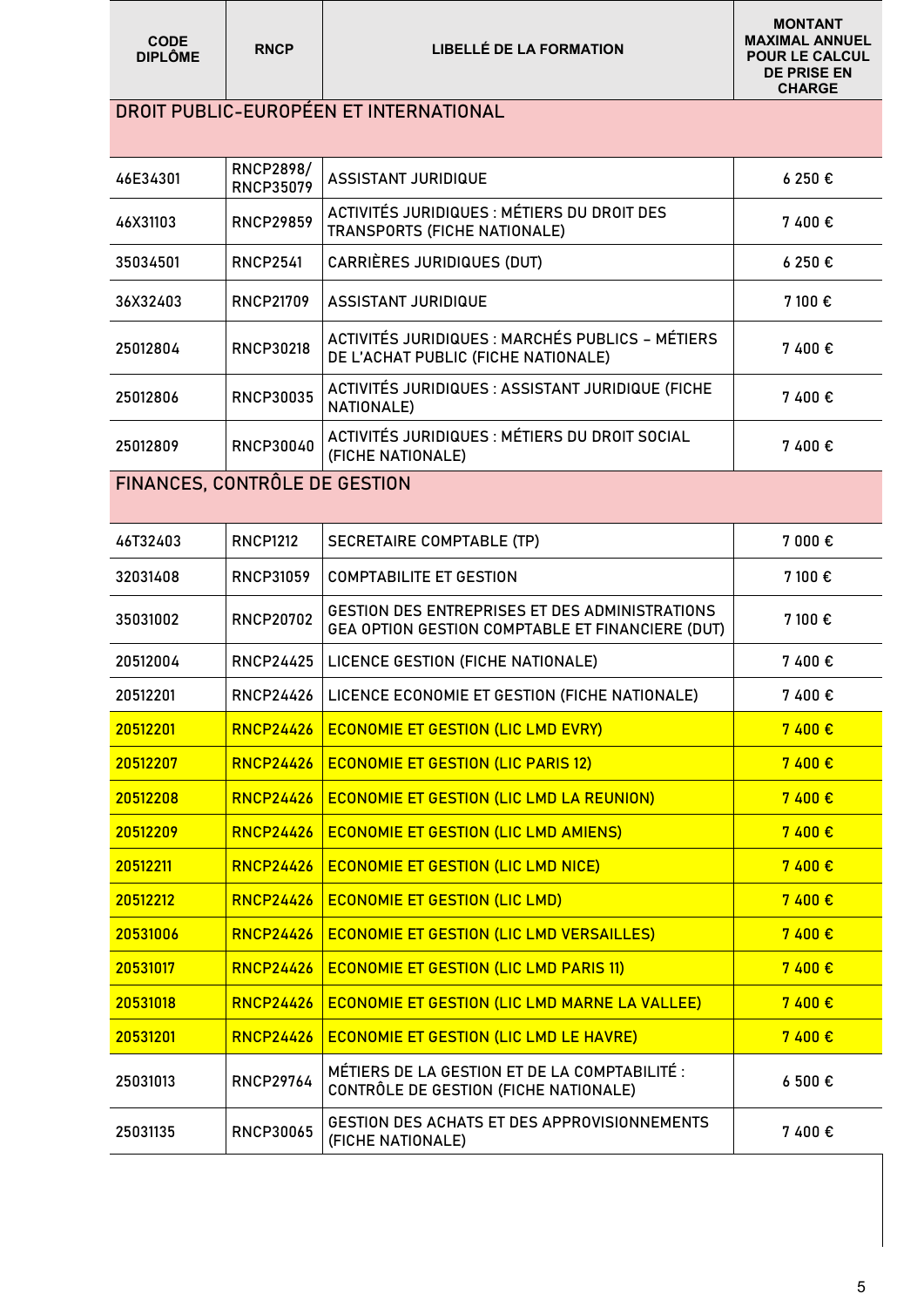| <b>CODE</b><br><b>DIPLÔME</b> | <b>RNCP</b>      | <b>LIBELLÉ DE LA FORMATION</b>                                                                                                     | <b>MONTANT</b><br><b>MAXIMAL ANNUEL</b><br><b>POUR LE CALCUL</b><br><b>DE PRISE EN</b><br><b>CHARGE</b> |
|-------------------------------|------------------|------------------------------------------------------------------------------------------------------------------------------------|---------------------------------------------------------------------------------------------------------|
| 26C31204                      | RNCP29431        | RESPONSABLE ACHATS ET APPROVISIONNEMENTS (CCI<br>DORDOGNE, ROCHEFORT STAINTONGE, PORTES DE<br>NORMANDIE - ECOLE DE SAVIGNAC-ISAAP) | 6 500€                                                                                                  |
| 26C31401                      | <b>RNCP34310</b> | CONTROLEUR DE GESTION (ITESCIA)                                                                                                    | 6 500€                                                                                                  |
| 26X3 1008                     | <b>RNCP31524</b> | RESPONSABLE ADMINISTRATIF ET FINANCIER                                                                                             | 7400€                                                                                                   |
| 26X31202                      | <b>RNCP2116</b>  | RESPONSABLE DES ACHATS (CDAF FORMATION)                                                                                            | 6 500€                                                                                                  |
| 26X31239                      | <b>RNCP34249</b> | <b>ACHETEUR</b>                                                                                                                    | 7400€                                                                                                   |
| 16X31404                      | <b>RNCP19545</b> | AUDITEUR(TRICE) ET CONTRÔLEUR(EUSE) DE GESTION                                                                                     | 6 900 €                                                                                                 |
|                               |                  | MANAGEMENT DÉCISIONNEL, INNOVATION                                                                                                 |                                                                                                         |
|                               | <b>RNCP3641</b>  | MÉTIERS DE LA CULTURE OPTION ADMINISTRATION DE<br><b>LA CULTURE</b>                                                                | 6 250 €                                                                                                 |
| 16X34002                      | <b>RNCP35417</b> | <b>MANAGER DES AFFAIRES PUBLIQUES (CHRISTAL1</b><br><b>ISMAPP PARIS)</b>                                                           | 7600 €                                                                                                  |
| 16X34002                      | <b>RNCP35417</b> | MANAGER EN INGENIERIE DES POLITIQUES PUBLIQUES                                                                                     | 7 600€                                                                                                  |
| 35011402                      | <b>RNCP20650</b> | STATISTIQUE ET INFORMATIQUE DECISIONNELLE (DUT)                                                                                    | 6 250 €                                                                                                 |
| 35031001                      | <b>RNCP20648</b> | GESTION DES ENTREPRISES ET DES ADMINISTRATIONS<br>GEA OPTION GESTION ET MANAGEMENT DES<br>ORGANISATIONS (DUT)                      | 7 100€                                                                                                  |
| 35031004                      | <b>RNCP20699</b> | <b>GESTION ADMINISTRATIVE ET COMMERCIALE DES</b><br>ORGANISATIONS (DUT)                                                            | 7 100€                                                                                                  |
| 2502000R                      | <b>RNCP30111</b> | MÉTIERS DE LA QUALITÉ (FICHE NATIONALE)                                                                                            | 7400€                                                                                                   |
| 25031010                      | <b>RNCP30086</b> | MANAGEMENT ET GESTION DES ORGANISATIONS (FICHE<br>NATIONALE)                                                                       | 7400€                                                                                                   |
| 25031099                      | <b>RNCP30086</b> | <b>MANAGEMENT ET GESTION DES ORGANISATIONS (LP)</b>                                                                                | 7400 €                                                                                                  |
| 25031014                      | <b>RNCP30122</b> | MÉTIERS DE L'ENTREPRENEURIAT (FICHE NATIONALE)                                                                                     | 7400€                                                                                                   |
| 25012815                      | <b>RNCP30137</b> | MÉTIERS DES ADMINISTRATIONS ET COLLECTIVITÉS<br>TERRITORIALES (FICHE NATIONALE)                                                    | 5 600€                                                                                                  |
| 25011401                      | <b>RNCP29969</b> | MÉTIERS DU DÉCISIONNEL ET DE LA STATISTIQUE<br>(FICHE NATIONALE)                                                                   | 7400€                                                                                                   |
| 25031098                      | <b>RNCP30058</b> | COOPÉRATION ET DÉVELOPPEMENT INTERNATIONAL<br>(FICHE NATIONALE)                                                                    | 7400€                                                                                                   |
| 25032503                      | RNCP30133        | MÉTIERS DE L'INFORMATION : ARCHIVES, MÉDIATION ET<br>PATRIMOINE (FICHE NATIONALE)                                                  | 5 600€                                                                                                  |
| 25034008                      | <b>RNCP30059</b> | DÉVELOPPEMENT DE PROJETS DE TERRITOIRES (FICHE<br>NATIONALE)                                                                       | 7400€                                                                                                   |
| 26A34101                      | <b>RNCP29831</b> | RESPONSABLE DE PROJET ET DÉVELOPPEMENT DES<br><b>TERRITOIRES</b>                                                                   | 7400€                                                                                                   |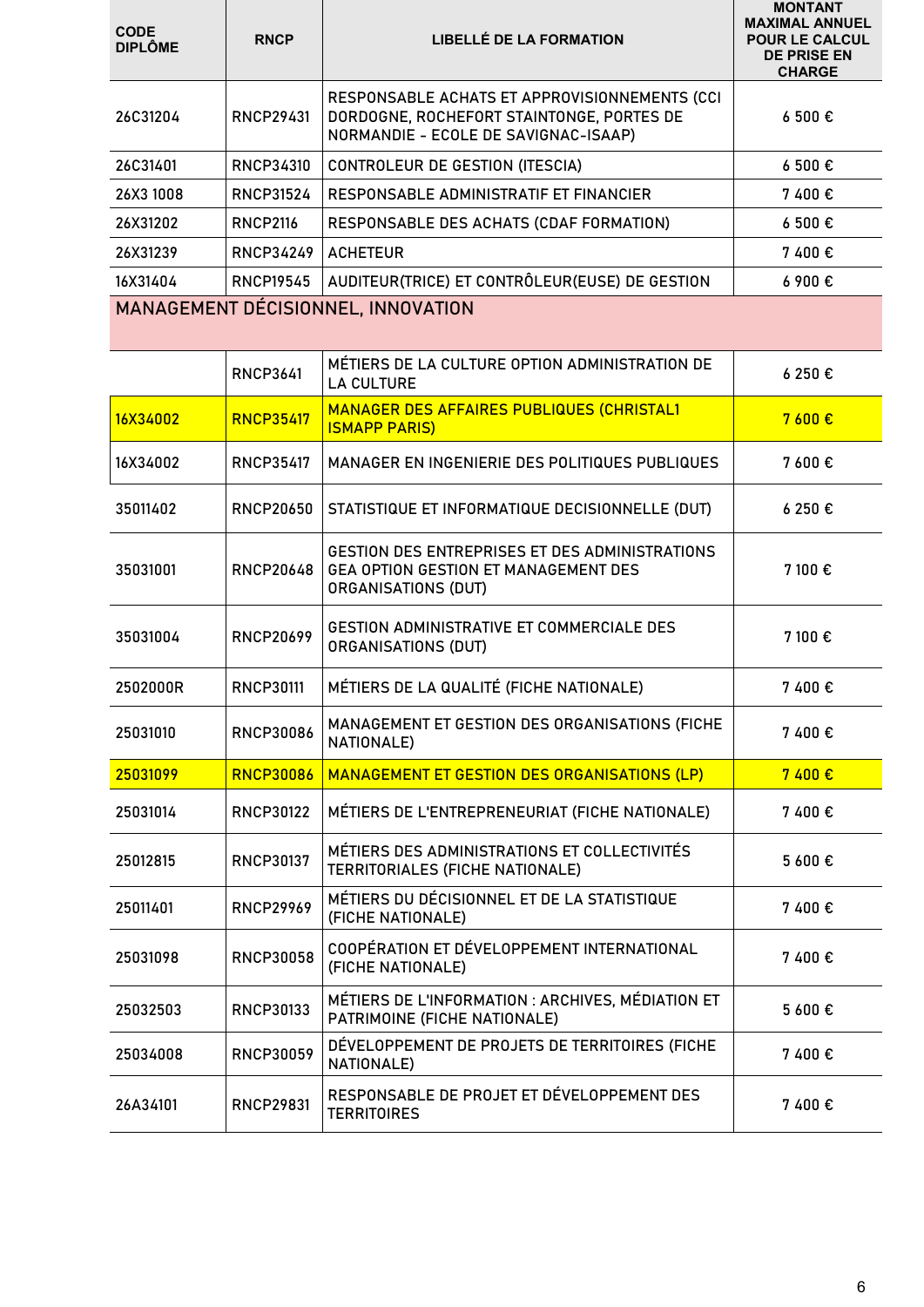| <b>CODE</b><br><b>DIPLÔME</b> | <b>RNCP</b>      | <b>LIBELLÉ DE LA FORMATION</b>                                                                               | <b>MONTANT</b><br><b>MAXIMAL ANNUEL</b><br><b>POUR LE CALCUL</b><br><b>DE PRISE EN</b><br><b>CHARGE</b> |
|-------------------------------|------------------|--------------------------------------------------------------------------------------------------------------|---------------------------------------------------------------------------------------------------------|
| <b>RESSOURCES HUMAINES</b>    |                  |                                                                                                              |                                                                                                         |
|                               |                  |                                                                                                              |                                                                                                         |
| 35031501                      | <b>RNCP20652</b> | <b>GESTION DES ENTREPRISES ET DES ADMINISTRATIONS</b><br>GEA OPTION GESTION DES RESSOURCES HUMAINES<br>(DUT) | 7 100 €                                                                                                 |
| 36T31501                      | <b>RNCP4113</b>  | <b>GESTIONNAIRE DE PAIE (TP)</b>                                                                             | 6250€                                                                                                   |
| 36X31501                      | <b>RNCP35103</b> | ASSISTANT(E) RESSOURCES HUMAINES (CESI)                                                                      | 6250€                                                                                                   |
| 36X31503                      | <b>RNCP27095</b> | ASSISTANT(E) EN RESSOURCES HUMAINES (CCI<br><b>FRANCE - RÉSEAU ESMASS)</b>                                   | 5400€                                                                                                   |
| 24631501                      | <b>RNCP4649</b>  | RESPONSABLE RESSOURCES HUMAINES (CNAM)                                                                       | 5 600€                                                                                                  |
| 25031504                      | <b>RNCP29806</b> | MÉTIERS DE LA GRH : ASSISTANT (FICHE NATIONALE)                                                              | 6500€                                                                                                   |
| 25031516                      | <b>RNCP29805</b> | MÉTIERS DE LA GRH : FORMATION, COMPÉTENCES ET<br><b>EMPLOI (FICHE NATIONALE)</b>                             | 6 500€                                                                                                  |
| 26X31501                      | <b>RNCP2326</b>  | CHARGE(E) DES RESSOURCES HUMAINES (SUP DES RH)                                                               | 6 500€                                                                                                  |
| 26X31503                      | <b>RNCP16889</b> | <b>RESPONSABLE RESSOURCES HUMAINES (CESI)</b>                                                                | 5 600€                                                                                                  |
| 26X31505                      | <b>RNCP34616</b> | CHARGÉ(E) DE LA GESTION DES RESSOURCES<br>HUMAINES (ISGP-FACLIP)                                             | 7400€                                                                                                   |
| 26X31509                      | <b>RNCP21740</b> | RESPONSABLE EN RESSOURCES HUMAINES (GESCEP,<br>ESM-A)                                                        | 5 600€                                                                                                  |
| 26X31515                      | <b>RNCP34560</b> | <b>RESPONSABLE EN GESTION DES RELATIONS SOCIALES</b><br>(SOFTEC)                                             | 7400€                                                                                                   |
| 26X31528                      | <b>RNCP29550</b> | RESPONSABLE EN GESTION ADMINISTRATIVE ET<br><b>RESSOURCES HUMAINES</b>                                       | 7400€                                                                                                   |
| 16X31026                      | <b>RNCP14521</b> | MANAGER EN STRATÉGIE ET DÉVELOPPEMENT DES<br><b>ORGANISATIONS</b>                                            | 7 600€                                                                                                  |
| 16531013                      |                  | DIPLÔME GRADE MASTER DE SCIENCES PO RENNES :<br>MANAGEMENT STRATEGIQUE ET ORGANISATIONNEL                    | 6 200€                                                                                                  |
| 16X31503                      | <b>RNCP32009</b> | MANAGER DE POLITIQUES ET STRATEGIES DE<br><b>RESSOURCES HUMAINES (ICP)</b>                                   | 7600€                                                                                                   |
| 16X31504                      | <b>RNCP25518</b> | MANAGER DES RESSOURCES HUMAINES (CRESPA-<br>IPAC)                                                            | 6 900€                                                                                                  |
| SYSTÈMES D'INFORMATION ET TIC |                  |                                                                                                              |                                                                                                         |
|                               | <b>RNCP24787</b> | AGENT(E) D'INSTALLATION ET DE MAINTENANCE DES                                                                | 6000E                                                                                                   |
|                               | <b>RNCP34802</b> | MATÉRIELS MICRO- INFORMATIQUES                                                                               |                                                                                                         |
|                               | <b>RNCP34066</b> | DÉVELOPPEUR WEB                                                                                              | 7 400 €                                                                                                 |
|                               | <b>RNCP23697</b> | EXPERT EN INGÉNIERIE NUMÉRIQUE (MS)                                                                          | 7600€                                                                                                   |
|                               | <b>RNCP2943</b>  | SCIENCES POUR L'INGÉNIERIE SPÉCIALITÉ<br><b>INFORMATIQUE</b>                                                 | 7 100€                                                                                                  |

RNCP3648 INSTALLATION ET MAINTENANCE DES RÉSEAUX

RNCP3986 TECHNICIEN DES SYSTÈMES D'INFORMATION ET DE

INSTALLATION ET MAINTENANCE DES RESEAUX 7 100 €

TECHNICIEN DES SYSTEMES D'INFORMATION ET DE 7 100 €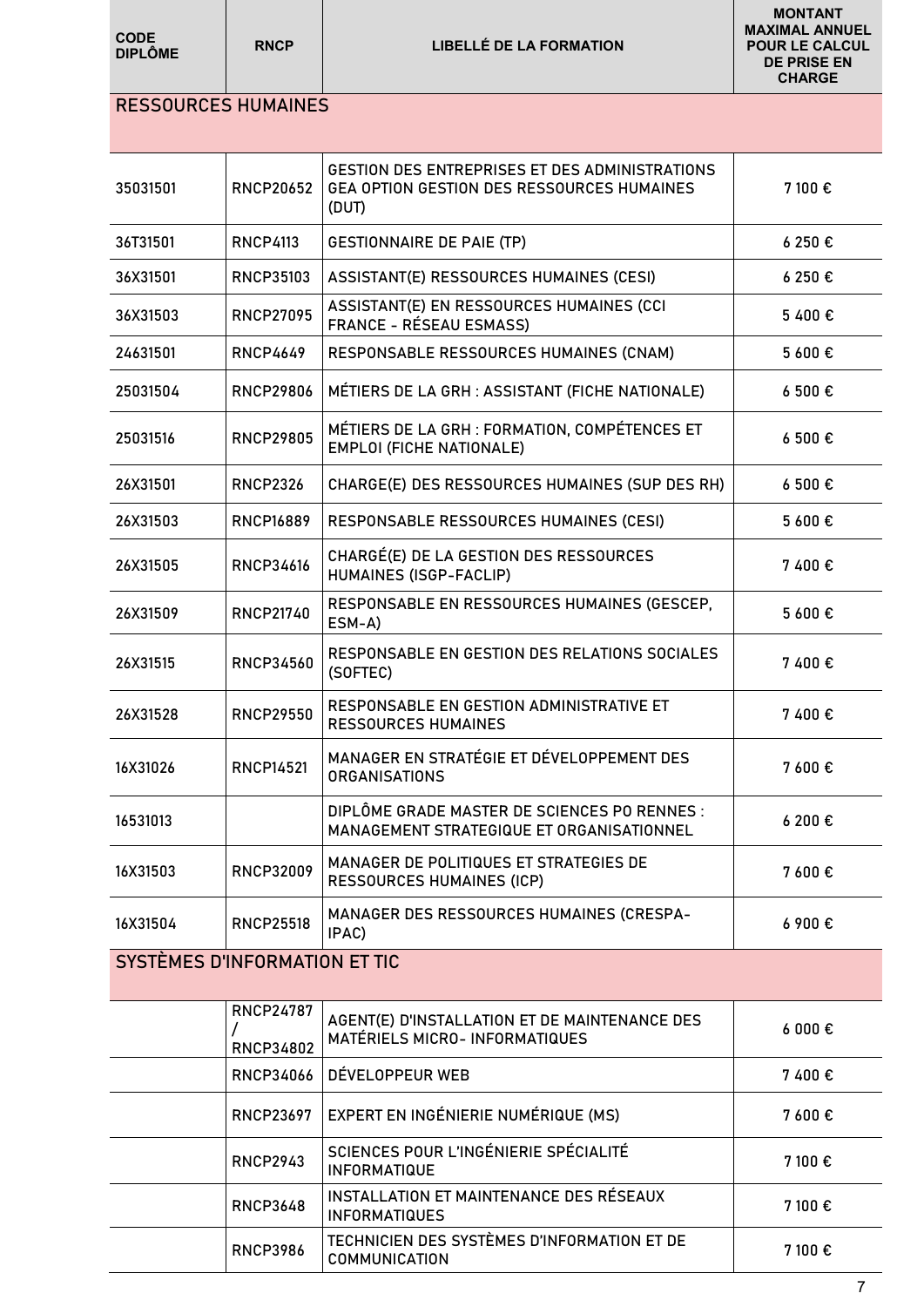| <b>CODE</b><br><b>DIPLÔME</b> | <b>RNCP</b>      | <b>LIBELLÉ DE LA FORMATION</b>                                                                                       | <b>MONTANT</b><br><b>MAXIMAL ANNUEL</b><br><b>POUR LE CALCUL</b><br><b>DE PRISE EN</b><br><b>CHARGE</b> |
|-------------------------------|------------------|----------------------------------------------------------------------------------------------------------------------|---------------------------------------------------------------------------------------------------------|
|                               | <b>RNCP2936</b>  | SCIENCES ET TECHNIQUES DE L'INFORMATION ET DE LA<br>DOCUMENTATION (STID)                                             | 6250€                                                                                                   |
| 56T32601                      | RNCP34147        | INSTALLATEUR DÉPANNEUR EN INFORMATIQUE (TP)                                                                          | 6000E                                                                                                   |
| 40025515                      | <b>RNCP26335</b> | SYSTÈMES NUMÉRIQUES OPTION C : RÉSEAUX<br>INFORMATIQUES ET SYTÈMES COMMUNICANTS (BAC<br>PRO)                         | 7 000 €                                                                                                 |
| 32020112                      | <b>RNCP20688</b> | SYSTÈMES NUMÉRIQUES OPTION A : INFORMATIQUE ET<br><b>RESEAUX (BTS)</b>                                               | 7 100 €                                                                                                 |
| 32032329                      | <b>RNCP20696</b> | MÉTIERS DE L'AUDIOVISUEL OPTION MÉTIERS DE<br>L'IMAGE (BTS)                                                          | 6250€                                                                                                   |
| 32032613                      | <b>RNCP35340</b> | SERVICES INFORMATIQUES AUX ORGANISATIONS<br>OPTION A SOLUTIONS D'INFRASTRUCTURE, SYSTEMES ET<br><b>RESEAUX (BTS)</b> | 7100 €                                                                                                  |
| 32032610                      | <b>RNCP17108</b> | SERVICES INFORMATIQUES AUX ORGANISATIONS (BTS)                                                                       | 7 100€                                                                                                  |
| 35032605                      | <b>RNCP20654</b> | <b>INFORMATIQUE (DUT)</b>                                                                                            | 7 100 €                                                                                                 |
| 36C32603                      | <b>RNCP34999</b> | DÉVELOPPEUR INTÉGRATEUR DE SOLUTIONS INTRANET<br><b>EXTRANET (CCI COLMAR)</b>                                        | 5400€                                                                                                   |
| 36T32603                      | <b>RNCP31115</b> | TECHNICIEN SUPÉRIEUR SYSTÈMES ET RÉSEAUX (TP)                                                                        | 6250€                                                                                                   |
| 36X32001                      | <b>RNCP13595</b> | DÉVELOPPEUR WEB (CESI)                                                                                               | 5400€                                                                                                   |
| 36X32602                      | <b>RNCP14392</b> | TECHNICIEN(E) SYSTÈMES ET RÉSEAUX (CESI)                                                                             | 6250€                                                                                                   |
| 36X32610                      | <b>RNCP30359</b> | CHARGÉ D'ÉTUDES ET DE PROJETS EN RÉSEAUX DE<br>TÉLÉCOMMUNICATION                                                     | 7 100 €                                                                                                 |
| 26X32047                      | <b>RNCP34203</b> | CONCEPTEUR ET CHEF DE PROJET WEB                                                                                     | 7400€                                                                                                   |
| 26X32623                      | <b>RNCP32043</b> | CONCEPTEUR DÉVELOPPEUR DE SOLUTIONS DIGITALES                                                                        | 7400€                                                                                                   |
| 26X32624                      | <b>RNCP32039</b> | DEVELOPPEUR DE SOLUTIONS DIGITALES                                                                                   | 7400€                                                                                                   |
| 2503260F                      | <b>RNCP29964</b> | MÉTIERS DE L'INFORMATIQUE : ADMINISTRATION ET<br>SÉCURITÉ DES SYSTÈMES ET DES RÉSEAUX (FICHE<br>NATIONALE)           | 7400€                                                                                                   |
| 26T32603                      | <b>RNCP31113</b> | ADMINISTRATEUR D'INFRASTRUCTURES SÉCURISÉES                                                                          | 7400€                                                                                                   |
| 20532604                      | <b>RNCP24514</b> | INFORMATIQUE (FICHE NATIONALE)                                                                                       | 7400€                                                                                                   |
| 24632601                      | <b>RNCP15253</b> | CONCEPTEUR EN ARCHITECTURE INFORMATIQUE<br>(CNAM)                                                                    | 6500E                                                                                                   |
| 25032052                      | <b>RNCP29971</b> | MÉTIERS DU NUMÉRIQUE : CONCEPTION, RÉDACTION ET<br>RÉALISATION WEB (FICHE NATIONALE)                                 | 7400 €                                                                                                  |
| 25032002                      | <b>RNCP29971</b> | MÉTIERS DU NUMÉRIQUE : CONCEPTION, RÉDACTION ET<br>RÉALISATION WEB (FICHE NATIONALE)                                 | 7400€                                                                                                   |
| 25032017                      | <b>RNCP29965</b> | MÉTIERS DE L'INFORMATIQUE : APPLICATIONS WEB<br>(FICHE NATIONALE)                                                    | 7400€                                                                                                   |
| 25032017                      | <b>RNCP29965</b> | METIERS DE L'INFORMATIQUE : APPLICATIONS WEB (LP<br><b>PERPIGNAN)</b>                                                | 7400 €                                                                                                  |
| 25032612                      | <b>RNCP29965</b> | METIERS DE L'INFORMATIQUE : APPLICATIONS WEB (LP<br><b>LYON 1)</b>                                                   | 7400 €                                                                                                  |
| 25032622                      | <b>RNCP29965</b> | METIERS DE L'INFORMATIQUE : APPLICATIONS WEB (LP<br><b>GRENOBLE ALPES)</b>                                           | 7400 €                                                                                                  |
| 25032634                      | <b>RNCP29965</b> | METIERS DE L'INFORMATIQUE : APPLICATIONS WEB (LP<br><b>LE MANS)</b>                                                  | 7400 €                                                                                                  |

- 12

-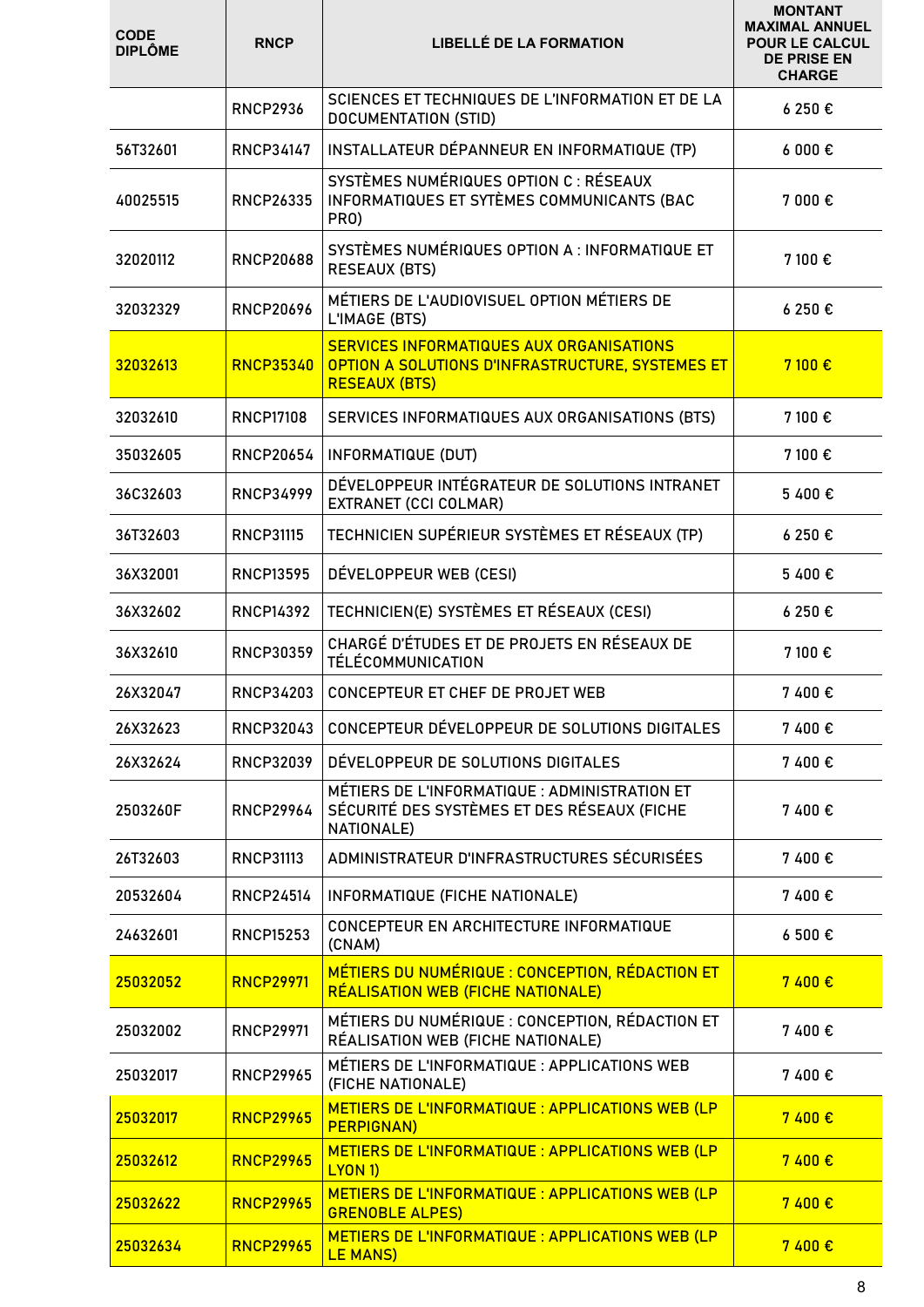| <b>CODE</b><br><b>DIPLÔME</b> | <b>RNCP</b>      | <b>LIBELLÉ DE LA FORMATION</b>                                                                             | <b>MONTANT</b><br><b>MAXIMAL ANNUEL</b><br><b>POUR LE CALCUL</b><br><b>DE PRISE EN</b><br><b>CHARGE</b> |
|-------------------------------|------------------|------------------------------------------------------------------------------------------------------------|---------------------------------------------------------------------------------------------------------|
| 25032638                      | <b>RNCP29965</b> | METIERS DE L'INFORMATIQUE : APPLICATIONS WEB (LP<br>EVRY)                                                  | 7400 €                                                                                                  |
| 25032664                      | <b>RNCP29965</b> | METIERS DE L'INFORMATIQUE : APPLICATIONS WEB (LP<br>CERGY)                                                 | 7400 €                                                                                                  |
| 25032680                      | <b>RNCP29965</b> | METIERS DE L'INFORMATIQUE : APPLICATIONS WEB (LP<br><b>LA ROCHELLE)</b>                                    | 7400 €                                                                                                  |
| 2503261Y                      | <b>RNCP29965</b> | METIERS DE L'INFORMATIQUE : APPLICATIONS WEB (LP<br><b>AIX MARSEILLE)</b>                                  | 7400 €                                                                                                  |
| 2503262C                      | <b>RNCP29965</b> | METIERS DE L'INFORMATIQUE : APPLICATIONS WEB (LP<br><b>BORDEAUX)</b>                                       | 7400€                                                                                                   |
| 2503262R                      | <b>RNCP29965</b> | METIERS DE L'INFORMATIQUE : APPLICATIONS WEB (LP<br><b>STRASBOURG)</b>                                     | 7400 €                                                                                                  |
| 2503262S                      | <b>RNCP29965</b> | METIERS DE L'INFORMATIQUE : APPLICATIONS WEB (LP<br><b>TOULOUSE 3)</b>                                     | 7400 €                                                                                                  |
| 2503262Z                      | <b>RNCP29965</b> | METIERS DE L'INFORMATIQUE : APPLICATIONS WEB (LP<br><b>LE HAVRE)</b>                                       | 7400€                                                                                                   |
| 2503263B                      | <b>RNCP29965</b> | METIERS DE L'INFORMATIQUE : APPLICATIONS WEB (LP<br><b>RENNES 1)</b>                                       | 7400 €                                                                                                  |
| 2503263D                      | <b>RNCP29965</b> | METIERS DE L'INFORMATIQUE : APPLICATIONS WEB (LP)                                                          | 7400 €                                                                                                  |
| 25032020                      | <b>RNCP29966</b> | MÉTIERS DE L'INFORMATIQUE : CONCEPTION,<br>DÉVELOPPEMENT ET TESTS DE LOGICIELS (FICHE<br>NATIONALE)        | 7 400€                                                                                                  |
| 25032033                      | <b>RNCP29967</b> | MÉTIERS DE L'INFORMATIQUE : CONDUITE DE PROJETS<br>(FICHE NATIONALE)                                       | 7400€                                                                                                   |
| 25020054                      | <b>RNCP29989</b> | LOGISTIQUE ET SYSTÈMES D'INFORMATION (FICHE<br>NATIONALE)                                                  | 7400€                                                                                                   |
| 25032603                      | <b>RNCP29973</b> | MÉTIERS DE L'INFORMATIQUE : SYSTÈMES<br>D'INFORMATION ET GESTION DES BASES DE DONNÉES<br>(FICHE NATIONALE) | 7400€                                                                                                   |
| 25303263H                     | <b>RNCP29973</b> | SYSTÈME D'INFORMATION ET GESTION DES BASES DE<br>DONNEES PARCOURS BASES DE DONNEES ET BIG DATA             | 7400€                                                                                                   |
| 2503260X                      | <b>RNCP29968</b> | <b>METIERS DES RESEAUX INFORMATIQUES ET</b><br><b>TELECOMMUNICATIONS (LP VERSAILLES)</b>                   | 7400 €                                                                                                  |
| 25032652                      | <b>RNCP29968</b> | METIERS DES RESEAUX INFORMATIQUES ET<br><b>TELECOMMUNICATIONS (LP AIX MARSEILLE)</b>                       | 7400€                                                                                                   |
| 25032607                      | <b>RNCP29968</b> | METIERS DES RESEAUX INFORMATIQUES ET<br><b>TELECOMMUNICATIONS (LP AMIENS)</b>                              | 7400 €                                                                                                  |
| 2503260P                      | <b>RNCP29968</b> | METIERS DES RESEAUX INFORMATIQUES ET<br><b>TELECOMMUNICATIONS (LP ANGERS)</b>                              | 7400 €                                                                                                  |
| 25032667                      | <b>RNCP29968</b> | <b>METIERS DES RESEAUX INFORMATIQUES ET</b><br><b>TELECOMMUNICATIONS (LP BESANCON)</b>                     | 7400 €                                                                                                  |
| 25032647                      | <b>RNCP29968</b> | METIERS DES RESEAUX INFORMATIQUES ET<br><b>TELECOMMUNICATIONS (LP CERGY)</b>                               | 7400 €                                                                                                  |
| 2503262X                      | <b>RNCP29968</b> | METIERS DES RESEAUX INFORMATIQUES ET<br><b>TELECOMMUNICATIONS (LP CLERMONT AUVERGNE)</b>                   | 7400 €                                                                                                  |
| 25032673                      | <b>RNCP29968</b> | METIERS DES RESEAUX INFORMATIQUES ET<br><b>TELECOMMUNICATIONS (LP EVRY)</b>                                | 7400 €                                                                                                  |
| 2503261P                      | <b>RNCP29968</b> | METIERS DES RESEAUX INFORMATIQUES ET<br><b>TELECOMMUNICATIONS (LP GRENOBLE ALPES)</b>                      | 7400 €                                                                                                  |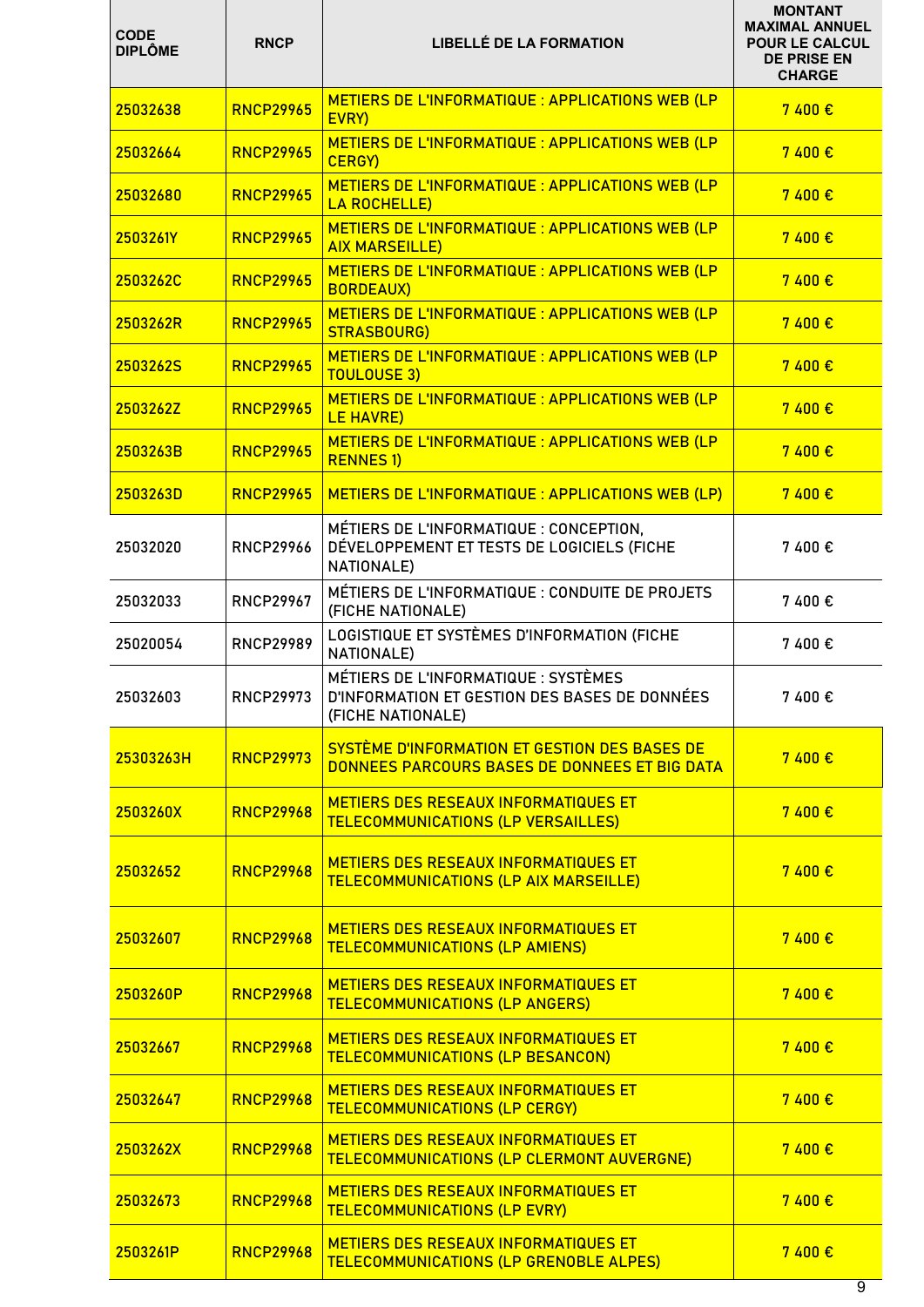| <b>CODE</b><br><b>DIPLÔME</b> | <b>RNCP</b>      | <b>LIBELLÉ DE LA FORMATION</b>                                                              | <b>MONTANT</b><br><b>MAXIMAL ANNUEL</b><br><b>POUR LE CALCUL</b><br><b>DE PRISE EN</b><br><b>CHARGE</b> |
|-------------------------------|------------------|---------------------------------------------------------------------------------------------|---------------------------------------------------------------------------------------------------------|
| 2503262B                      | <b>RNCP29968</b> | <b>METIERS DES RESEAUX INFORMATIQUES ET</b><br><b>TELECOMMUNICATIONS (LP GUYANE)</b>        | 7400€                                                                                                   |
| 25032688                      | <b>RNCP29968</b> | <b>METIERS DES RESEAUX INFORMATIQUES ET</b><br><b>TELECOMMUNICATIONS (LP LA REUNION)</b>    | 7400 €                                                                                                  |
| 2503260H                      | <b>RNCP29968</b> | <b>METIERS DES RESEAUX INFORMATIQUES ET</b><br><b>TELECOMMUNICATIONS (LP LA ROCHELLE)</b>   | 7400 €                                                                                                  |
| 25032682                      | <b>RNCP29968</b> | <b>METIERS DES RESEAUX INFORMATIQUES ET</b><br><b>TELECOMMUNICATIONS (LP LIMOGES)</b>       | 7400 €                                                                                                  |
| 2503260N                      | <b>RNCP29968</b> | <b>METIERS DES RESEAUX INFORMATIQUES ET</b><br><b>TELECOMMUNICATIONS (LP LORRAINE)</b>      | 7400 €                                                                                                  |
| 25032614                      | <b>RNCP29968</b> | <b>METIERS DES RESEAUX INFORMATIQUES ET</b><br><b>TELECOMMUNICATIONS (LP LYON 1)</b>        | 7400 €                                                                                                  |
| 2503261D                      | <b>RNCP29968</b> | <b>METIERS DES RESEAUX INFORMATIQUES ET</b><br>TELECOMMUNICATIONS (LP MONTPELLIER)          | 7400 €                                                                                                  |
| 2503262T                      | <b>RNCP29968</b> | <b>METIERS DES RESEAUX INFORMATIQUES ET</b><br><b>TELECOMMUNICATIONS (LP MULHOUSE)</b>      | 7400 €                                                                                                  |
| 25032633                      | <b>RNCP29968</b> | <b>METIERS DES RESEAUX INFORMATIQUES ET</b><br><b>TELECOMMUNICATIONS (LP PARIS 11)</b>      | 7400€                                                                                                   |
| 2503261B                      | <b>RNCP29968</b> | <b>METIERS DES RESEAUX INFORMATIQUES ET</b><br><b>TELECOMMUNICATIONS (LP PARIS 12)</b>      | 7400 €                                                                                                  |
| 2503261S                      | <b>RNCP29968</b> | <b>METIERS DES RESEAUX INFORMATIQUES ET</b><br><b>TELECOMMUNICATIONS (LP PAU)</b>           | 7400€                                                                                                   |
| 25032666                      | <b>RNCP29968</b> | <b>METIERS DES RESEAUX INFORMATIQUES ET</b><br><b>TELECOMMUNICATIONS (LP POITIERS)</b>      | 7400 €                                                                                                  |
| 2503262G                      | <b>RNCP29968</b> | <b>METIERS DES RESEAUX INFORMATIQUES ET</b><br><b>TELECOMMUNICATIONS (LP REIMS)</b>         | 7400 €                                                                                                  |
| 2503263E                      | <b>RNCP29968</b> | METIERS DES RESEAUX INFORMATIQUES ET<br><b>TELECOMMUNICATIONS (LP RENNES 1)</b>             | 7400 €                                                                                                  |
| 25032674                      | <b>RNCP29968</b> | METIERS DES RESEAUX INFORMATIQUES ET<br><b>TELECOMMUNICATIONS (LP RENNES 1)</b>             | 7400 €                                                                                                  |
| 25032691                      | <b>RNCP29968</b> | <b>METIERS DES RESEAUX INFORMATIQUES ET</b><br><b>TELECOMMUNICATIONS (LP SAINT ETIENNE)</b> | 7400 €                                                                                                  |
| 25032616                      | <b>RNCP29968</b> | METIERS DES RESEAUX INFORMATIQUES ET<br><b>TELECOMMUNICATIONS (LP TOULOUSE 2)</b>           | 7400 €                                                                                                  |
| 2503262F                      | <b>RNCP29968</b> | METIERS DES RESEAUX INFORMATIQUES ET<br><b>TELECOMMUNICATIONS (LP U LITTORAL)</b>           | 7400€                                                                                                   |
| 2503260Y                      | <b>RNCP29968</b> | METIERS DES RESEAUX INFORMATIQUES ET<br><b>TELECOMMUNICATIONS (LP VERSAILLES)</b>           | 7400€                                                                                                   |
| 25032605                      | <b>RNCP29968</b> | METIERS DES RESEAUX INFORMATIQUES ET<br><b>TELECOMMUNICATIONS (LP VERSAILLES)</b>           | 7400 €                                                                                                  |
| 2503263F                      | <b>RNCP29968</b> | METIERS DES RESEAUX INFORMATIQUES ET<br><b>TELECOMMUNICATIONS (LP)</b>                      | 7400 €                                                                                                  |
| 25032605                      | <b>RNCP29968</b> | MÉTIERS DES RÉSEAUX INFORMATIQUES ET<br>TÉLÉCOMMUNICATIONS (FICHE NATIONALE)                | 7400€                                                                                                   |
| 26E32601                      | <b>RNCP15793</b> | ADMINISTRATEUR DE SYSTÈMES D'INFORMATION (CFA<br>ASPECT UFA LYCEE PASTEUR MT ROLAND)        | 5 600€                                                                                                  |
| 26N32601                      | <b>RNCP12112</b> | ADMINISTRATEUR(TRICE) SYSTÈMES RÉSEAUX ET<br><b>BASES DE DONNEES (ADIP-IPI)</b>             | 6 500€                                                                                                  |
| 26X32608                      | <b>RNCP13387</b> | RESPONSABLE DE PROJETS INFORMATIQUES<br>(FONDATION LA MACHE PARTNER FORMATION)              | 5 600€                                                                                                  |

. .

and the state of the state of the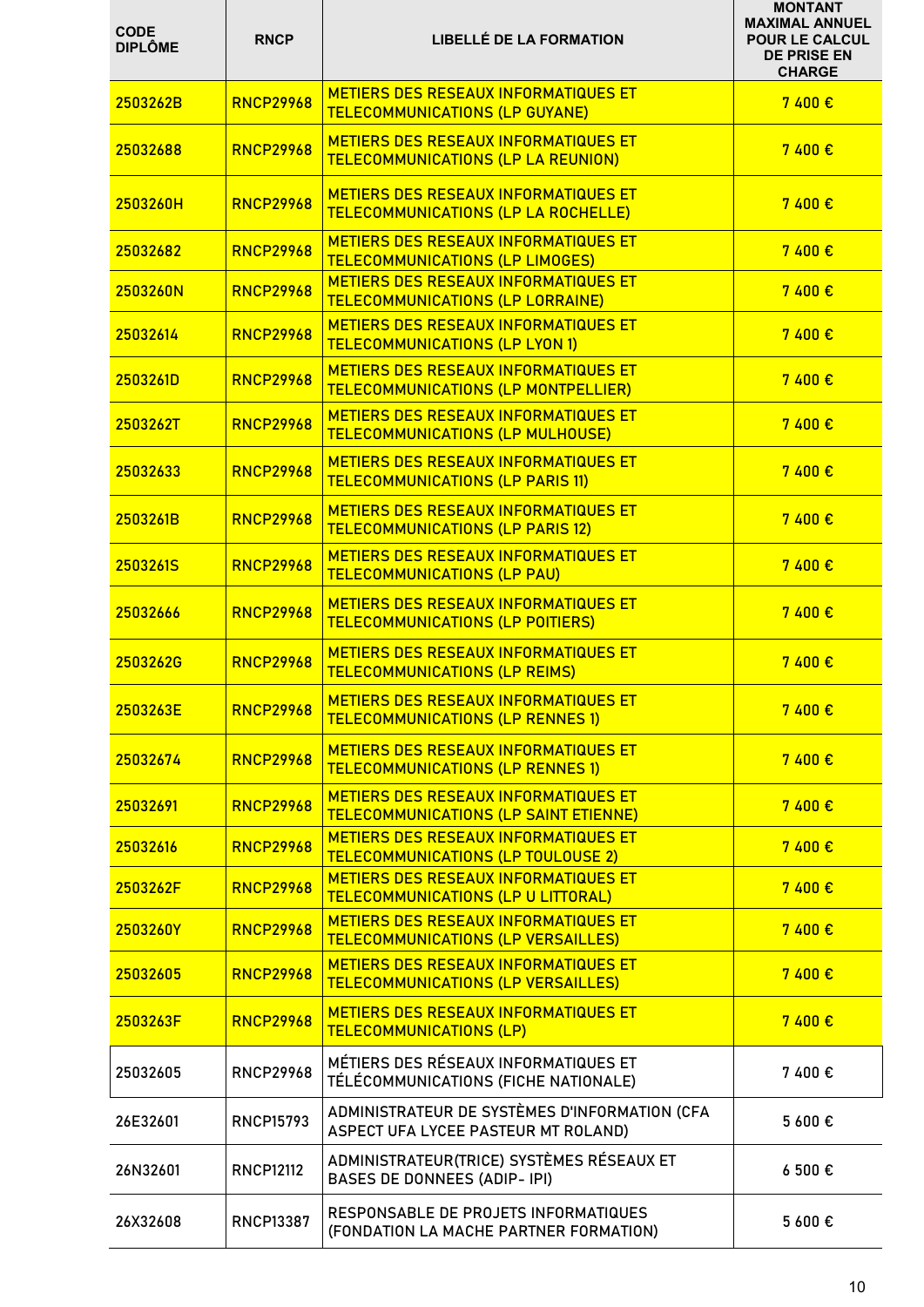| <b>CODE</b><br><b>DIPLÔME</b> | <b>RNCP</b>      | <b>LIBELLÉ DE LA FORMATION</b>                                                                                                                             | <b>MONTANT</b><br><b>MAXIMAL ANNUEL</b><br><b>POUR LE CALCUL</b><br><b>DE PRISE EN</b><br><b>CHARGE</b> |
|-------------------------------|------------------|------------------------------------------------------------------------------------------------------------------------------------------------------------|---------------------------------------------------------------------------------------------------------|
| 16X32648                      | <b>RNCP32025</b> | MANAGER DE LA SÉCURITÉ DES DONNÉES<br><b>NUMÉRIQUES</b>                                                                                                    | 7 600 €                                                                                                 |
| 17032603                      | <b>RNCP10193</b> | INGÉNIEUR DIPLÔME DE L'UNIVERSITÉ DE TECHNOLOGIE<br>DE COMPIÈGNE, SPECIALITÉ INFORMATIQUE                                                                  | 7 600 €                                                                                                 |
| 1703260D                      | <b>RNCP26676</b> | INGÉNIEUR DIPLÔME DE L'ÉCOLE SUPÉRIEURES<br>D'INGENIEURS DE PARIS- EST DE L'UNIVERSITÉ DE<br>MARNE-LA-VALLEE, SPÉCIALITÉ INFORMATIQUE ET<br><b>RÉSEAUX</b> | 6200€                                                                                                   |
| 17032613                      | <b>RNCP17879</b> | INGÉNIEUR DIPLÔME DE L'INSTITUT NATIONAL DES<br>SCIENCES APPLIQUÉES DE LYON, SPÉCIALITÉ<br><b>INFORMATIQUE</b>                                             | 6900€                                                                                                   |
| 17032614                      | <b>RNCP18243</b> | INGENIEUR DIPLÔME DU CONSERVATOIRE NATIONAL<br>DES ARTS ET MÉTIERS SPÉCIALITÉ INFORMATIQUE                                                                 | 7 600 €                                                                                                 |
| 16N32605                      | <b>RNCP29458</b> | ARCHITECTE TECHNIQUE EN INFORMATIQUE ET<br>RÉSEAUX (ENSA-2I-INSTA)                                                                                         | 6 900€                                                                                                  |
| 16N32606                      | <b>RNCP11554</b> | MANAGER EN SYSTÈMES D'INFORMATION (CESI)                                                                                                                   | 7 600€                                                                                                  |
| 16X32606                      | <b>RNCP26841</b> | EXPERT(E) EN ÉTUDES ET DÉVELOPPEMENT DU<br>SYSTÈME D'INFORMATION (HITEMA)                                                                                  | 7 600 €                                                                                                 |
| 16X32608                      | RNCP34471        | EXPERT EN SYSTÈMES D'INFORMATION (PARTNER<br><b>FORMATION - ISITECH)</b>                                                                                   | 7 600€                                                                                                  |
| 16X32609                      | <b>RNCP31206</b> | CHEF DE PROJET SYSTÈME D'INFORMATION (G4H<br><b>INSTITUT G4)</b>                                                                                           | 6 900 €                                                                                                 |
| 16X32610                      | <b>RNCP25554</b> | CHEF(FE) DE PROJETS INFORMATIQUES (ADIP - IPI)                                                                                                             | 7 600€                                                                                                  |
| 16X32611                      | <b>RNCP17285</b> | EXPERT EN SYSTÈME INFORMATIQUE (INGETIS)                                                                                                                   | 7600€                                                                                                   |
| 16X32614/<br>16X32604         | <b>RNCP35078</b> | EXPERT(E) INFORMATIQUE ET SYSTÈMES<br>D'INFORMATION (YNOV - INGESUP)                                                                                       | 7600€                                                                                                   |
|                               |                  | POLITIQUES PUBLIQUES D'AMÉNAGEMENT ET DE DÉVELOPPEMENT                                                                                                     |                                                                                                         |

### TERRITORIAL

POLITIQUES DE L'ENVIRONNEMENT

|          | <b>RNCP23701</b>                     | MANAGER SÉCURITÉ ET ENVIRONNEMENT                                                     | 7600€   |
|----------|--------------------------------------|---------------------------------------------------------------------------------------|---------|
|          | <b>RNCP26935</b><br><b>RNCP35559</b> | EXPERT(E) EN ANALYSE ET CONDUITE DE L'ACTION<br>STRATÉGIQUE POUR L'ENVIRONNEMENT (MS) | 7 600 € |
|          | <b>RNCP2901</b>                      | BIOLOGIE-SANTÉ-ENVIRONNEMENT (BSE)                                                    | 6250€   |
| 40321302 | <b>RNCP13873</b>                     | GESTION DES MILIEUX NATURELS ET DE LA FAUNE (BAC<br>PRO AG)                           | 7 000 € |
| 32034304 | <b>RNCP20692</b>                     | METIERS DES SERVICES A L'ENVIRONNEMENT (BTS)                                          | 7100€   |
| 32330001 | <b>RNCP15668</b>                     | DEVELOPPEMENT, ANIMATION DES TERRITOIRES<br><b>RURAUX (BTSA)</b>                      | 6250€   |
| 25011201 | <b>RNCP30098</b>                     | QUALITÉ, HYGIÈNE, SÉCURITÉ, SANTÉ, ENVIRONNEMENT<br>(FICHE NATIONALE)                 | 7400€   |
| 25011102 | <b>RNCP30051</b>                     | CHIMIE ANALYTIQUE, CONTRÔLE, QUALITÉ,<br><b>ENVIRONNEMENT (FICHE NATIONALE)</b>       | 7400€   |
| 25021418 | <b>RNCP30140</b>                     | METIERS DES RESSOURCES NATURELLES ET DE LA<br><b>FORET (LP LIMOGES)</b>               | 7400€   |
|          |                                      |                                                                                       | H       |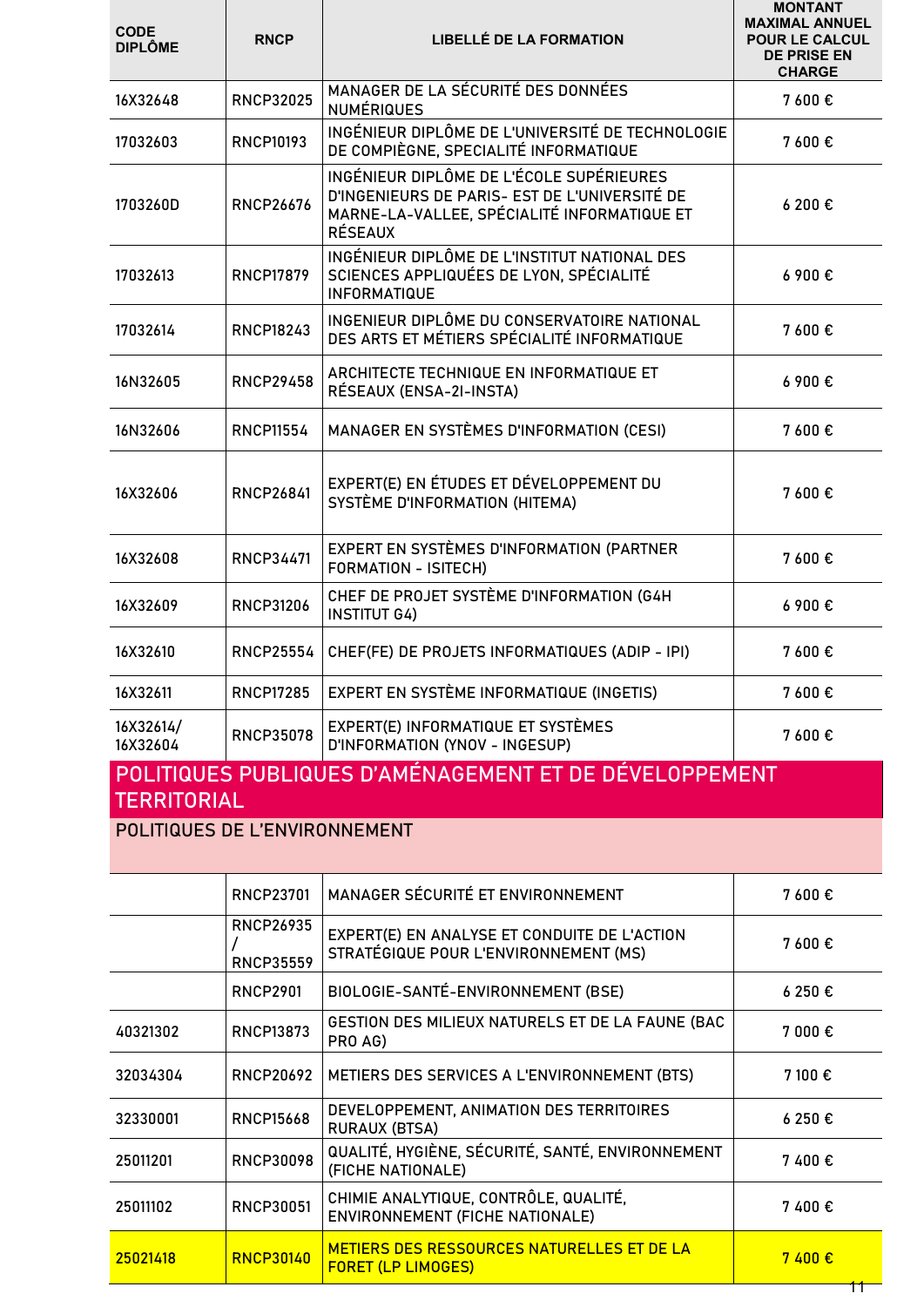| <b>CODE</b><br><b>DIPLÔME</b> | <b>RNCP</b>      | <b>LIBELLÉ DE LA FORMATION</b>                                                       | <b>MONTANT</b><br><b>MAXIMAL ANNUEL</b><br><b>POUR LE CALCUL</b><br><b>DE PRISE EN</b><br><b>CHARGE</b> |
|-------------------------------|------------------|--------------------------------------------------------------------------------------|---------------------------------------------------------------------------------------------------------|
| 25021304                      | <b>RNCP30140</b> | METIERS DES RESSOURCES NATURELLES ET DE LA<br>FORET (LP)                             | 7400 €                                                                                                  |
| 25021303                      | <b>RNCP30140</b> | MÉTIERS DES RESSOURCES NATURELLES ET DE LA<br>FORÊT (FICHE NATIONALE)                | 7400€                                                                                                   |
| 25034002                      | <b>RNCP30115</b> | MÉTIERS DE L'AMÉNAGEMENT DU TERRITOIRE ET DE<br>L'URBANISME (FICHE NATIONALE)        | 7400€                                                                                                   |
| 25034011                      | <b>RNCP30087</b> | MÉTIERS DE LA PROTECTION ET DE LA GESTION DE<br>L'ENVIRONNEMENT (FICHE NATIONALE)    | 7400 €                                                                                                  |
| 25034011                      | <b>RNCP30087</b> | METIERS DE LA PROTECTION ET DE LA GESTION DE<br>L'ENVIRONNEMENT (LP)                 | 7400 €                                                                                                  |
| 25034107                      | <b>RNCP30087</b> | METIERS DE LA PROTECTION ET DE LA GESTION DE<br><b>L'ENVIRONNEMENT (LP LYON 2)</b>   | 7400 €                                                                                                  |
| 25034301                      | <b>RNCP30087</b> | METIERS DE LA PROTECTION ET DE LA GESTION DE<br>L'ENVIRONNEMENT (LP PARIS 11)        | 7400€                                                                                                   |
| 25034304                      | <b>RNCP30087</b> | METIERS DE LA PROTECTION ET DE LA GESTION DE<br>L'ENVIRONNEMENT (LP VERSAILLES)      | 7400€                                                                                                   |
| 25034307                      | <b>RNCP30087</b> | METIERS DE LA PROTECTION ET DE LA GESTION DE<br>L'ENVIRONNEMENT (LP PAU)             | 7400 €                                                                                                  |
| 25034313                      | <b>RNCP30087</b> | METIERS DE LA PROTECTION ET DE LA GESTION DE<br>L'ENVIRONNEMENT (LP CORSE)           | 7400 €                                                                                                  |
| 25034321                      | <b>RNCP30087</b> | METIERS DE LA PROTECTION ET DE LA GESTION DE<br><b>L'ENVIRONNEMENT (LP NANTES)</b>   | 7400€                                                                                                   |
| 25034331                      | <b>RNCP30087</b> | METIERS DE LA PROTECTION ET DE LA GESTION DE<br>L'ENVIRONNEMENT (LP MARNE LA VALLEE) | 7400€                                                                                                   |
| 25034332                      | <b>RNCP30087</b> | METIERS DE LA PROTECTION ET DE LA GESTION DE<br>L'ENVIRONNEMENT (LP NIMES)           | 7400€                                                                                                   |
| 25034336                      | <b>RNCP30087</b> | METIERS DE LA PROTECTION ET DE LA GESTION DE<br>L'ENVIRONNEMENT (LP LYON 1)          | 7400€                                                                                                   |
| 25034337                      | <b>RNCP30087</b> | METIERS DE LA PROTECTION ET DE LA GESTION DE<br>L'ENVIRONNEMENT (LP MONTPELLIER 3)   | 7400 €                                                                                                  |
| 25034338                      | <b>RNCP30087</b> | METIERS DE LA PROTECTION ET DE LA GESTION DE<br>L'ENVIRONNEMENT (LP GRENOBLE ALPES)  | 7400€                                                                                                   |
| 25034342                      | <b>RNCP30087</b> | METIERS DE LA PROTECTION ET DE LA GESTION DE<br>L'ENVIRONNEMENT (LP LIMOGES)         | 7400 €                                                                                                  |
| 25034343                      | <b>RNCP30087</b> | METIERS DE LA PROTECTION ET DE LA GESTION DE<br>L'ENVIRONNEMENT (LP LA ROCHELLE)     | 7400 €                                                                                                  |
| 25034344                      | <b>RNCP30087</b> | METIERS DE LA PROTECTION ET DE LA GESTION DE<br>L'ENVIRONNEMENT (LP CHAMBERY)        | 7400 €                                                                                                  |
| 25034346                      | <b>RNCP30087</b> | METIERS DE LA PROTECTION ET DE LA GESTION DE<br>L'ENVIRONNEMENT (LP AIX MARSEILLE)   | 7400 €                                                                                                  |
| 25034305                      | <b>RNCP30063</b> | GÉNIE DES PROCÉDÉS POUR L'ENVIRONNEMENT (FICHE<br>NATIONALE)                         | 7400€                                                                                                   |
| 16X34303                      | <b>RNCP32012</b> | MANAGER OPÉRATIONNEL EN QHSE ET<br>DÉVELOPPEMENT DURABLE                             | 7 600€                                                                                                  |
| TOURISME, PATRIMOINE, CULTURE |                  |                                                                                      |                                                                                                         |
| 46T33407                      | <b>RNCP31047</b> | CHARGÉ D'ACCUEIL TOURISTIQUE ET DE LOISIRS                                           | 7 000€                                                                                                  |
| 32033420/<br>32033426         | RNCP35331        | <b>TOURISME (BTS)</b>                                                                | 7 100€                                                                                                  |
| 36T33403                      | <b>RNCP31080</b> | RESPONSABLE DE COORDINATION TOURISTIQUE<br><b>TERRITORIALE</b>                       | 6250€                                                                                                   |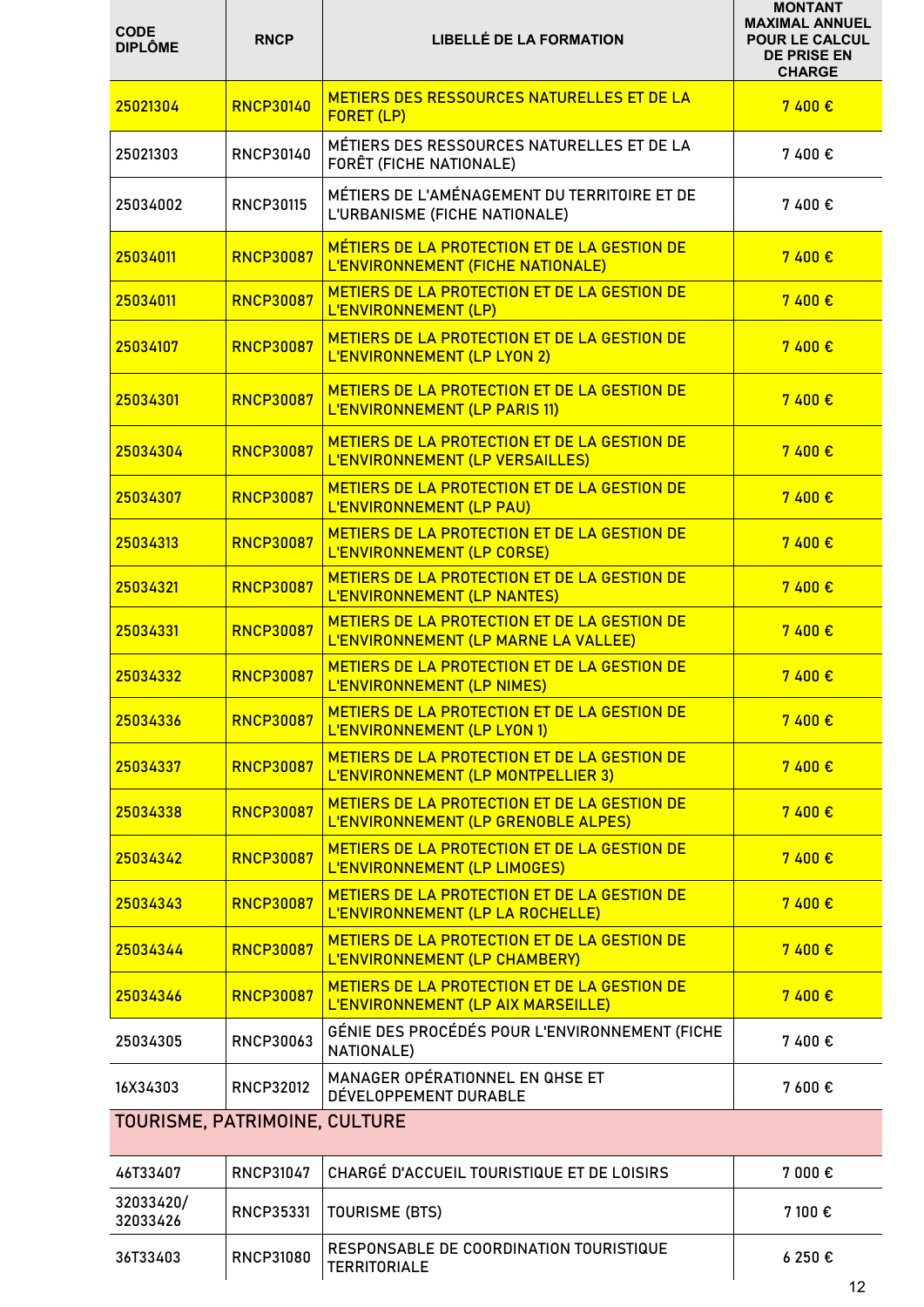| <b>CODE</b><br><b>DIPLÔME</b>    | <b>RNCP</b>      | <b>LIBELLÉ DE LA FORMATION</b>                                                                                                                        | <b>MONTANT</b><br><b>MAXIMAL ANNUEL</b><br><b>POUR LE CALCUL</b><br><b>DE PRISE EN</b><br><b>CHARGE</b> |
|----------------------------------|------------------|-------------------------------------------------------------------------------------------------------------------------------------------------------|---------------------------------------------------------------------------------------------------------|
| 25022122                         | <b>RNCP29985</b> | ORGANISATION ET GESTION DES ÉTABLISSEMENTS<br>HÔTELIERS ET DE RESTAURATION (FICHE NATIONALE)                                                          | 6 500€                                                                                                  |
| 25033406                         | <b>RNCP29983</b> | MÉTIERS DU TOURISME ET DES LOISIRS<br>(FICHE NATIONALE)                                                                                               | 7400€                                                                                                   |
| 25033416                         | <b>RNCP29982</b> | MÉTIERS DU TOURISME : COMMUNICATION ET<br>VALORISATION DES TERRITOIRES (FICHE NATIONALE)                                                              | 6 500€                                                                                                  |
| 25033438                         | <b>RNCP29987</b> | TOURISME ET LOISIRS SPORTIFS (FICHE NATIONALE)                                                                                                        | 7400€                                                                                                   |
| 25034202                         | <b>RNCP29986</b> | PROTECTION ET VALORISATION DU PATRIMOINE<br>HISTORIQUE ET CULTUREL (FICHE NATIONALE)                                                                  | 5 600 €                                                                                                 |
| <b>TRANSPORT ET DÉPLACEMENTS</b> |                  |                                                                                                                                                       |                                                                                                         |
|                                  | <b>RNCP17163</b> | CONDUCTEUR-E ACCOMPAGNATEUR-E DE PERSONNES<br>À MOBILITÉ RÉDUITE                                                                                      | $6000 \text{ } \in$                                                                                     |
| 46X31103                         | RNCP34001        | AGENT D'ACCUEIL DES VOYAGEURS                                                                                                                         | 7 000 €                                                                                                 |
| 35031102                         | <b>RNCP2462</b>  | GESTION LOGISTIQUE ET TRANSPORT (DUT)                                                                                                                 | 7 100€                                                                                                  |
| <b>INTERVENTIONS TECHNIQUES</b>  |                  |                                                                                                                                                       |                                                                                                         |
| <b>ATELIERS ET VÉHICULES</b>     |                  |                                                                                                                                                       |                                                                                                         |
| 1025507                          | <b>RNCP2807</b>  | MAINTENANCE DES SYSTEMES EMBARQUES DE<br><b><i>L'AUTOMOBILE (MC NIVEAU V)</i></b>                                                                     | 6000€                                                                                                   |
| 50025218                         | <b>RNCP19118</b> | <b>MAINTENANCE DE VEHICULES : OPTION A : VOITURES</b><br><b>PARTICULIERES OPTION B: VEHICULES DE TRANSPORT</b><br>ROUTIER OPTION C : MOTOCYCLES (CAP) | 5 250 €                                                                                                 |
| 50025433                         | <b>RNCP4933</b>  | PEINTURE EN CARROSSERIE (CAP)                                                                                                                         | $6000 \text{ } \in$                                                                                     |
| 50025434                         | <b>RNCP4935</b>  | REPARATION DES CARROSSERIES (CAP)                                                                                                                     | 5 250 €                                                                                                 |
| 51025205                         | <b>RNCP27115</b> | MÉCANICIEN(NE) AUTOMOBILE                                                                                                                             | 6000€                                                                                                   |
| 56423001                         | <b>RNCP31131</b> | CONDUCTEUR D'ENGINS DE TRAVAUX PUBLICS (CFPPA<br>DE LA BAROTTE)                                                                                       | 5 250 €                                                                                                 |
| 40025214                         | <b>RNCP19117</b> | MAINTENANCE DES VEHICULES OPTION A : VOITURES<br>PARTICULIERES OPTION B : VEHICULES DE TRANSPORT<br>ROUTIER OPTION C : MOTOCYCLES (Bac pro)           | 7 000€                                                                                                  |
| 40025408                         | <b>RNCP5859</b>  | REPARATION DES CARROSSERIES (BAC PRO)                                                                                                                 | 7 000€                                                                                                  |
| 32025215                         | <b>RNCP35460</b> | MAINTENANCE DES VEHICULES OPTION A VOITURES<br>PARTICULIERES OPTION B VEHICULES DE TRANSPORT<br>ROUTIER OPTION C MOTOCYCLES (BTS)                     | 7 100€                                                                                                  |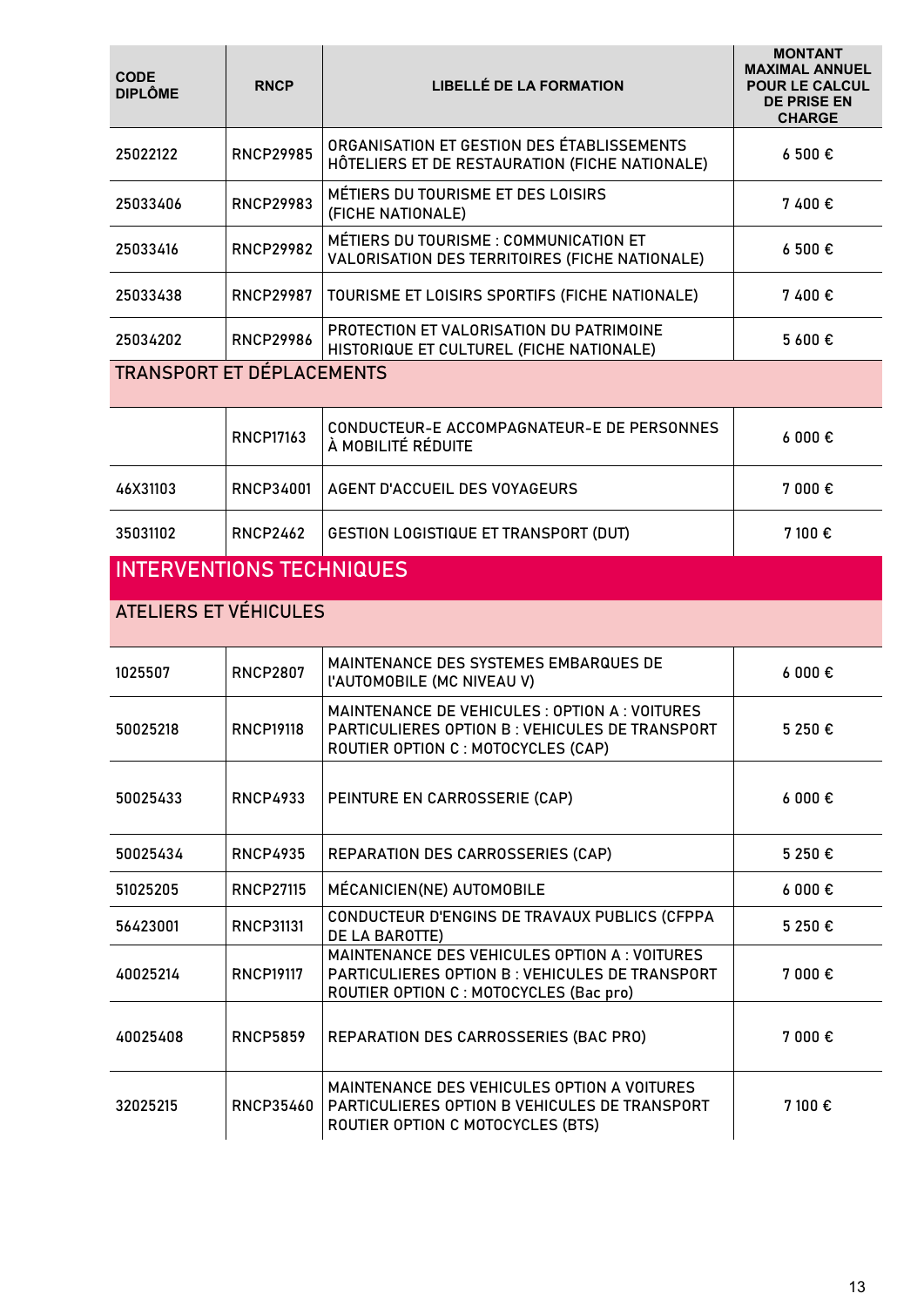| <b>CODE</b><br><b>DIPLÔME</b>  | <b>RNCP</b>      | <b>LIBELLÉ DE LA FORMATION</b>                                                              | <b>MAXIMAL ANNUEL</b><br><b>POUR LE CALCUL</b><br><b>DE PRISE EN</b><br><b>CHARGE</b> |
|--------------------------------|------------------|---------------------------------------------------------------------------------------------|---------------------------------------------------------------------------------------|
|                                |                  | EAU ASSAINISSEMENT, AUTRES DISPOSITIFS INDUSTRIELS                                          |                                                                                       |
| 32020114/<br>32034301          | RNCP35344        | METIERS DE L'EAU (BTS)                                                                      | 7 100 €                                                                               |
| 32334302                       | <b>RNCP15672</b> | GESTION ET MAÎTRISE DE L'EAU (BTSA)                                                         | 7 100 €                                                                               |
| 17034302                       | <b>RNCP15717</b> | INGÉNIEUR DIPLÔME DE L'ÉCOLE POLYTECHNIQUE<br>UNIVERSITAIRE SPÉCIALITÉ GÉNIE DE L'EAU       | 7 600€                                                                                |
| ENTRETIEN ET SERVICES GÉNÉRAUX |                  |                                                                                             |                                                                                       |
| 1022701                        | <b>RNCP730</b>   | MAINTENANCE EN EQUIPEMENT THERMIQUE INDIVIDUEL<br>(MC NIVEAU V)                             | $6000 \text{ } \in$                                                                   |
| 50023324                       | <b>RNCP30952</b> | MONTEUR EN INSTALLATIONS SANITAIRES (CAP)                                                   | $6000 \text{ } \in$                                                                   |
| 50023318/<br>50023325          | <b>RNCP35380</b> | CARRELEUR MOSAÏSTE (CAP)                                                                    | $6000 \text{ } \in$                                                                   |
| 50023447                       | <b>RNCP472</b>   | MENUISIER FABRICANT DE MENUISERIE, MOBILIER ET<br><b>AGENCEMENT (CAP)</b>                   | 6000E                                                                                 |
| 50023441                       | <b>RNCP472</b>   | MENUISIER FABRICANT DE MENUISERIE, MOBILIER ET<br><b>AGENCEMENT (CAP)</b>                   | 6000E                                                                                 |
| 50023442                       | <b>RNCP473</b>   | MENUISIER INSTALLATEUR (CAP)                                                                | $6000 \text{ } \in$                                                                   |
| 50023445                       | <b>RNCP28297</b> | ÉBÉNISTE (CAP)                                                                              | $6000 \text{ } \in$                                                                   |
| 50025431                       | <b>RNCP35700</b> | <b>SERRURIER MÉTALLIER (CAP)</b>                                                            | 6000 €                                                                                |
| 50025431                       | <b>RNCP872</b>   | SERRURIER MÉTALLIER (CAP)                                                                   | $6000 \text{ } \in$                                                                   |
| 50025437                       | <b>RNCP27468</b> | RÉALISATIONS INDUSTRIELLES EN CHAUDRONNERIE OU<br>SOUDAGE OPTION À CHAUDRONNERIE (CAP)      | $6000 \text{ } \in$                                                                   |
| 50031216                       | <b>RNCP34947</b> | EMPLOYÉ DE VENTE SPÉCIALISÉ OPTION B : PRODUITS<br>D'ÉQUIPEMENT COURANT (CAP)               | 4 500 €                                                                               |
| 56T23404                       | RNCP390          | POSEUR INSTALLATEUR DE MENUISERIES, FERMETURES<br>ET ÉQUIPEMENTS (TP)                       | 6000E                                                                                 |
| 46X21401                       | <b>RNCP31937</b> | CHARGÉ DE MAINTENANCE TECHNIQUE POLYVALENT                                                  | 6000E                                                                                 |
| 40025220                       | <b>RNCP29700</b> | MAINTENANCE DES MATÉRIELS OPTION B MATÉRIELS<br>DE CONSTRUCTION ET DE MANUTENTION (BAC PRO) | 6000E                                                                                 |
| 45023408                       | <b>RNCP18317</b> | <b>MENUISIER (BP)</b>                                                                       | 7 000 €                                                                               |
| 45025411                       | <b>RNCP32231</b> | MÉTALLIER (BP)                                                                              | 7 000€                                                                                |

**MONTANT**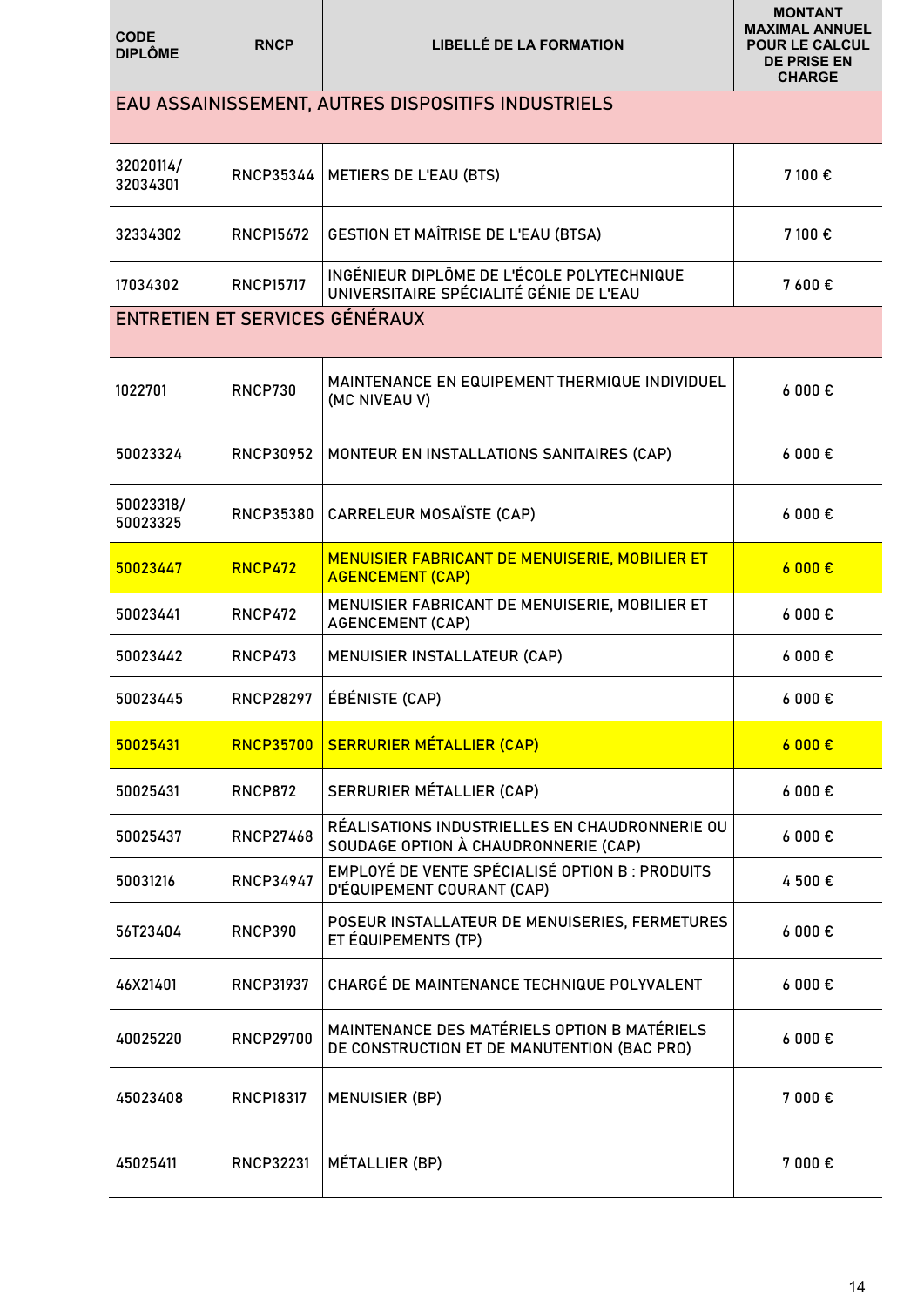| <b>CODE</b><br><b>DIPLÔME</b> | <b>RNCP</b>                          | <b>LIBELLÉ DE LA FORMATION</b>                                                     | <b>MONTANT</b><br><b>MAXIMAL ANNUEL</b><br><b>POUR LE CALCUL</b><br><b>DE PRISE EN</b><br><b>CHARGE</b> |
|-------------------------------|--------------------------------------|------------------------------------------------------------------------------------|---------------------------------------------------------------------------------------------------------|
| 32022709                      | <b>RNCP1055/</b><br><b>RNCP20807</b> | FLUIDES-ÉNERGIES-ENVIRONNEMENTS OPTION A :<br><b>GÉNIE SANITAIRE ET THERMIQUE</b>  | 7 100€                                                                                                  |
| 32022709                      | <b>RNCP1056</b><br><b>RNCP20807</b>  | FLUIDES-ÉNERGIES-ENVIRONNEMENTS OPTION B :<br><b>GÉNIE CLIMATIQUE</b>              | 7 100 €                                                                                                 |
| 34633001                      | <b>RNCP1156</b>                      | <b>ÉQUIPEMENTS SANITAIRES</b>                                                      | $6000 \text{ } \in$                                                                                     |
| 35523201                      | <b>RNCP2869</b>                      | MAINTENANCE HÔTELIÈRE HOSPITALIÈRE ET<br>IMMOBILIÈRE (DEUST ANGERS)                | 6250€                                                                                                   |
|                               |                                      | ESPACES VERTS ET PAYSAGE, ÉLEVAGE                                                  |                                                                                                         |
| 50023440                      | <b>RNCP471</b>                       | <b>CONSTRUCTEUR BOIS (CAP)</b>                                                     | 6000€                                                                                                   |
| 50025221                      | <b>RNCP29656</b>                     | MAINTENANCE DES MATÉRIELS OPTION A MATERIELS<br><b>AGRICOLES (CAP)</b>             | $6000 \text{ } \in$                                                                                     |
| 50025223                      | <b>RNCP29638</b>                     | MAINTENANCE DES MATÉRIELS OPTION C MATERIELS<br><b>D'ESPACES VERTS (CAP)</b>       | 4 500 €                                                                                                 |
| 50031218/<br>50031223         | RNCP31293                            | <b>FLEURISTE (CAP)</b>                                                             | $6000 \text{ } \in$                                                                                     |
| 50321010                      | <b>RNCP25109</b>                     | AGRICULTURES DES RÉGIONS CHAUDES (CAPA)                                            | $6000 \text{ } \in$                                                                                     |
| 50321130                      | <b>RNCP25306</b>                     | METIERS DE L'AGRICULTURE (CAPA)                                                    | $6000 \text{ } \in$                                                                                     |
| 50321237                      | <b>RNCP25929</b>                     | PALEFRENIER SOIGNEUR (CAPA)                                                        | $6000 \text{ } \in$                                                                                     |
| 50321314                      | <b>RNCP 25091</b>                    | TRAVAUX FORESTIERS (CAPA)                                                          | $6000 \text{ } \in$                                                                                     |
| 50321405                      | <b>RNCP24928</b>                     | JARDINIER PAYSAGISTE (CAPA)                                                        | 4 500€                                                                                                  |
| 55321204                      | <b>RNCP15509</b>                     | TRAVAUX DE L'ÉLEVAGE CANIN ET FELIN (BPA5)                                         | $6000 \text{ } \in$                                                                                     |
| 55321401                      | <b>RNCP15156</b>                     | TRAVAUX D'AMÉNAGEMENTS PAYSAGERS SPEC<br>TRAVAUX DE CRÉATION ET D'ENTRETIEN (BPA5) | 5 250 €                                                                                                 |
| 56321403                      | <b>RNCP2278</b>                      | JARDINIER DE GOLF ET ENTRETIEN DE SOLS SPORTIFS<br>(CSA)                           | 6000 €                                                                                                  |
| 40025219                      | <b>RNCP29701</b>                     | MAINTENANCE DES MATÉRIELS OPTION A MATÉRIELS<br><b>AGRICOLES (BAC PRO)</b>         | 6000E                                                                                                   |
| 40025221                      | <b>RNCP29642</b>                     | MAINTENANCE DES MATÉRIELS OPTION C MATÉRIELS<br><b>D'ESPACES VERTS (BAC PRO)</b>   | $6000 \text{ } \in$                                                                                     |
| 40321001                      | <b>RNCP13869</b>                     | AGRO-ÉQUIPEMENT (BAC PRO AG)                                                       | 6000E                                                                                                   |
| 40321114                      | RNCP31694                            | CONDUITE DE PRODUCTIONS HORTICOLES (BAC PRO AG)                                    | 7 000 €                                                                                                 |
| 40321111                      | <b>RNCP31694</b>                     | PRODUCTIONS HORTICOLES (BAC PRO AG)                                                | 7 000€                                                                                                  |
| 40321303                      | <b>RNCP13872</b>                     | FORÊT (BAC PRO AG)                                                                 | $6000 \text{ } \in$                                                                                     |
| 40321404                      |                                      | NATURE JARDIN PAYSAGE FORÊT (SEC PRO AG)                                           | 7 000€                                                                                                  |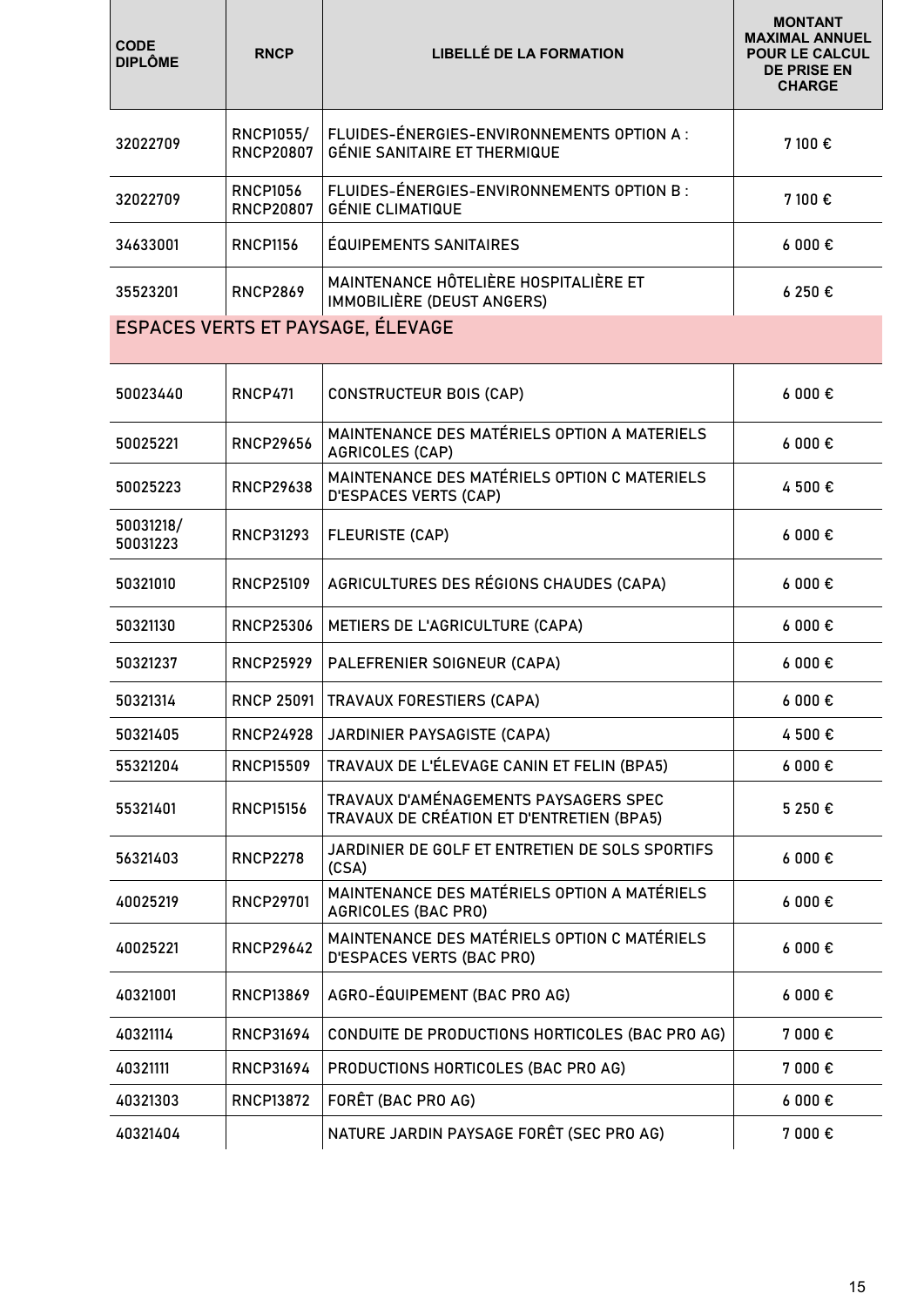| <b>CODE</b><br><b>DIPLÔME</b> | <b>RNCP</b>      | <b>LIBELLÉ DE LA FORMATION</b>                                                      | <b>MONTANT</b><br><b>MAXIMAL ANNUEL</b><br><b>POUR LE CALCUL</b><br><b>DE PRISE EN</b><br><b>CHARGE</b> |
|-------------------------------|------------------|-------------------------------------------------------------------------------------|---------------------------------------------------------------------------------------------------------|
| 40321405                      | RNCP31691        | AMÉNAGEMENTS PAYSAGERS (BAC PRO AG)                                                 | 5 000 €                                                                                                 |
| 45031206                      | <b>RNCP4551</b>  | <b>FLEURISTE (BP)</b>                                                               | 5 000 €                                                                                                 |
| 45321007                      | <b>RNCP29257</b> | RESPONSABLE D'ENTREPRISE AGRICOLE (BP)                                              | 6000E                                                                                                   |
| 45321303                      | <b>RNCP14925</b> | RESPONSABLE DES CHANTIERS FORESTIERS (BP)                                           | 7 000 €                                                                                                 |
| 45321403                      | RNCP34214        | AMENAGEMENTS PAYSAGERS (BP)                                                         | 6000€                                                                                                   |
| 46321406                      | <b>RNCP31620</b> | DIAGNOSTIC ET TAILLE DES ARBRES (CSA)                                               | 7 000 €                                                                                                 |
| 46421102                      | <b>RNCP34904</b> | JARDINIER-BOTANISTE (CFAA-CFPPA DE<br><b>CHATEAUFARINE)</b>                         | 5 000 €                                                                                                 |
| 32025213                      | <b>RNCP1019</b>  | TECHNIQUES ET SERVICES EN MATERIELS AGRICOLES<br>(BTS)                              | 6250€                                                                                                   |
| 32321111                      | <b>RNCP15613</b> | PRODUCTION HORTICOLE (BTSA)                                                         | 7 100 €                                                                                                 |
| 32321113                      | <b>RNCP15611</b> | AGRONOMIE- PRODUCTIONS VÉGÉTALES (BTSA)                                             | 7 100 €                                                                                                 |
| 32321205                      | <b>RNCP15612</b> | PRODUCTIONS ANIMALES (BTSA)                                                         | 7 100€                                                                                                  |
| 32321401                      | <b>RNCP17218</b> | AMENAGEMENTS PAYSAGERS (BTSA)                                                       | 6 250 €                                                                                                 |
| 32322111                      | <b>RNCP15516</b> | ANALYSES AGRICOLES BIOLOGIQUES ET<br><b>BIOTECHNOLOGIQUES (BTSA)</b>                | 7 100 €                                                                                                 |
| 36321106                      | <b>RNCP2276</b>  | <b>GESTION DES ARBRES D'ORNEMENT (CSA)</b>                                          | 5400€                                                                                                   |
| 25021403                      | <b>RNCP29733</b> | AMÉNAGEMENT PAYSAGER : CONCEPTION, GESTION,<br><b>ENTRETIEN (FICHE NATIONALE)</b>   | 7400€                                                                                                   |
| 25021403                      | <b>RNCP29733</b> | AMENAGEMENT PAYSAGER : CONCEPTION, GESTION,<br><b>ENTRETIEN (LP VERSAILLES)</b>     | 7400 €                                                                                                  |
| 25021405                      | <b>RNCP29733</b> | AMENAGEMENT PAYSAGER : CONCEPTION, GESTION,<br><b>ENTRETIEN (LP GRENOBLE ALPES)</b> | 7400 €                                                                                                  |
| 25021409                      | <b>RNCP29733</b> | AMENAGEMENT PAYSAGER : CONCEPTION, GESTION,<br><b>ENTRETIEN (LP AIX MARSEILLE)</b>  | 7400 €                                                                                                  |
| 25021410                      | <b>RNCP29733</b> | AMENAGEMENT PAYSAGER : CONCEPTION, GESTION,<br><b>ENTRETIEN (LP TOULOUSE 1)</b>     | 7 400€                                                                                                  |
| 25021411                      | <b>RNCP29733</b> | AMENAGEMENT PAYSAGER : CONCEPTION, GESTION,<br><b>ENTRETIEN (LP PARIS 11)</b>       | 7400 €                                                                                                  |
| 25021413                      | <b>RNCP29733</b> | AMENAGEMENT PAYSAGER : CONCEPTION, GESTION,<br><b>ENTRETIEN (LP ANGERS)</b>         | 7400 €                                                                                                  |
| 25021415                      | <b>RNCP29733</b> | <b>AMENAGEMENT PAYSAGER: CONCEPTION, GESTION,</b><br><b>ENTRETIEN (LP DIJON)</b>    | 7400 €                                                                                                  |
| 25021416                      | <b>RNCP29733</b> | AMENAGEMENT PAYSAGER : CONCEPTION, GESTION,<br><b>ENTRETIEN (LP RENNES 2)</b>       | 7400 €                                                                                                  |
| 25021417                      | <b>RNCP29733</b> | <b>AMENAGEMENT PAYSAGER: CONCEPTION, GESTION,</b><br><b>ENTRETIEN (LP LIMOGES)</b>  | 7400 €                                                                                                  |
| 25021419                      | <b>RNCP29733</b> | AMENAGEMENT PAYSAGER : CONCEPTION, GESTION,<br><b>ENTRETIEN (LP)</b>                | 7400 €                                                                                                  |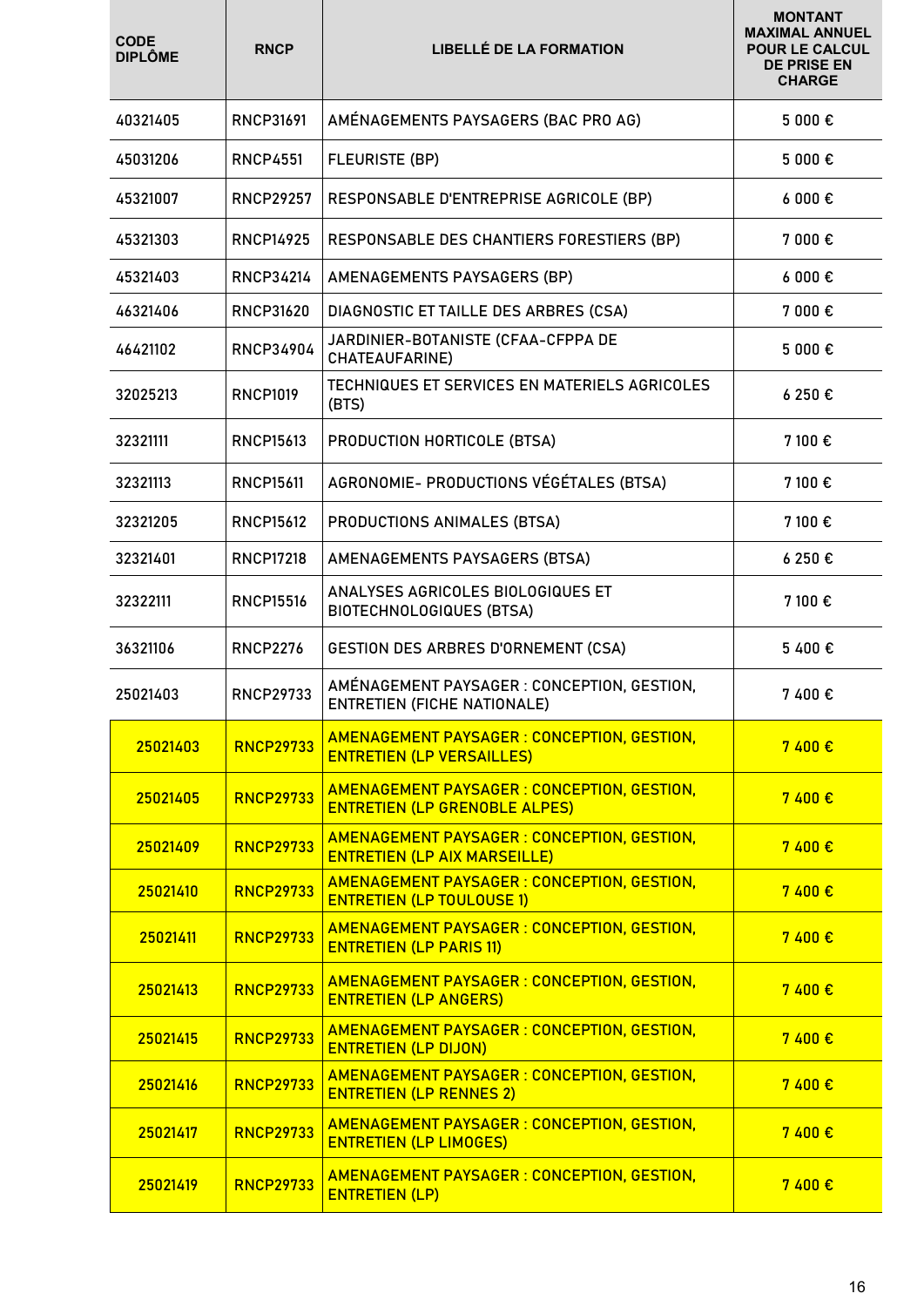| <b>CODE</b><br><b>DIPLÔME</b> | <b>RNCP</b>                    | <b>LIBELLÉ DE LA FORMATION</b>                                                           | <b>MONTANT</b><br><b>MAXIMAL ANNUEL</b><br><b>POUR LE CALCUL</b><br><b>DE PRISE EN</b><br><b>CHARGE</b> |
|-------------------------------|--------------------------------|------------------------------------------------------------------------------------------|---------------------------------------------------------------------------------------------------------|
| 40023005                      | <b>RNCP5640</b>                | TECHNICIEN D'ÉTUDES DU BÂTIMENT OPTION B :<br><b>ASSISTANT EN ARCHITECTURE (BAC PRO)</b> | 6000E                                                                                                   |
| 40023102                      | <b>RNCP4420</b>                | TRAVAUX PUBLICS (BAC PRO)                                                                | 7 000 €                                                                                                 |
| 40023404                      | <b>RNCP2835</b>                | TECHNICIEN CONSTRUCTEUR BOIS (BAC PRO)                                                   | 6000€                                                                                                   |
| 40025510                      | <b>RNCP25353</b>               | MÉTIERS DE L'ÉLECTRICITÉ ET DE SES<br>ENVIRONNEMENTS CONNECTÉS (BAC PRO)                 | 7000 $\epsilon$                                                                                         |
| 45022709                      | RNCP31904/<br><b>RNCP32241</b> | EXPERT EN EFFICACITÉ ÉNERGÉTIQUE DES BÂTIMENTS                                           | 7 600€                                                                                                  |
| 45022709                      | <b>RNCP32241</b>               | MONTEUR EN INSTALLATIONS DU GÉNIE CLIMATIQUE ET<br><b>SANITAIRE (BP)</b>                 | 7 000 €                                                                                                 |
| 45023212/<br>45023216         | <b>RNCP31210</b>               | MAÇON (BP)                                                                               | 6000E                                                                                                   |
| 45023315                      | <b>RNCP32235</b>               | PEINTRE APPLICATEUR DE REVÊTEMENTS (BP)                                                  | 6000E                                                                                                   |
| 50023327                      | <b>RNCP35196</b>               | PEINTRE APPLICATEUR DE REVETEMENTS (CAP)                                                 | 6000E                                                                                                   |
| 45023407                      | <b>RNCP4750</b>                | <b>CHARPENTIER DE MARINE (BP)</b>                                                        | 6000E                                                                                                   |
| 45025516                      | <b>RNCP27774</b>               | ÉLECTRICIEN(NE) (BP)                                                                     | 7 000€                                                                                                  |
| 46M23301                      | <b>RNCP6248</b>                | PEINTRE EN BÂTIMENT (BTM APCMA)                                                          | 5 000 €                                                                                                 |
|                               |                                |                                                                                          |                                                                                                         |
| 32023013                      | <b>RNCP35802</b>               | <b>MANAGEMENT ECONOMIQUE DE LA CONSTRUCTION</b><br>(BTS)                                 | 7 100€                                                                                                  |
| 32023010                      | <b>RNCP1053</b>                | ÉTUDES ET ÉCONOMIE DE LA CONSTRUCTION (BTS)                                              | 7 100 €                                                                                                 |
| 32023012                      | <b>RNCP1122</b>                | BÂTIMENT (BTS)                                                                           | 7 100 €                                                                                                 |
| 32023205                      | <b>RNCP35461</b>               | <b>ENVELOPPE DES BÂTIMENTS : CONCEPTION ET</b><br>RÉALISATION (BTS)                      | 7 100 €                                                                                                 |
| 32031309                      | <b>RNCP14922</b>               | PROFESSIONS IMMOBILIÈRES (BTS)                                                           | 7 100 €                                                                                                 |
| 35023001                      | <b>RNCP20701</b>               | GÉNIE CIVIL - CONSTRUCTION DURABLE (DUT)                                                 | 7 100 €                                                                                                 |
| 35523202                      | <b>RNCP22990</b>               | BÂTIMENT ET CONSTRUCTION SPE CONDUITE DE<br>TRAVAUX EN ÉCO- CONSTRUCTION (DEUST CNAM)    | 6 250 €                                                                                                 |
| 36T23002                      | <b>RNCP35027</b>               | CONDUCTEUR DE TRAVAUX DU BÂTIMENT ET DU GENIE<br>CIVIL (TP)                              | 5 400 €                                                                                                 |
| 36X23001                      | <b>RNCP13646</b>               | RESPONSABLE DE CHANTIER BÂTIMENT ET TRAVAUX<br><b>PUBLICS (CESI)</b>                     | 6 250 €                                                                                                 |
| 36Q2300A                      | <b>RNCP16190</b>               | RESPONSABLE TECHNIQUE EN BÂTIMENT ET DES<br>TRAVAUX PUBLICS (CCI GRENOBLE-ISCO)          | 5 400€                                                                                                  |
| 25020137                      | <b>RNCP29796</b>               | DOMOTIQUE (FICHE NATIONALE)                                                              | 7400€                                                                                                   |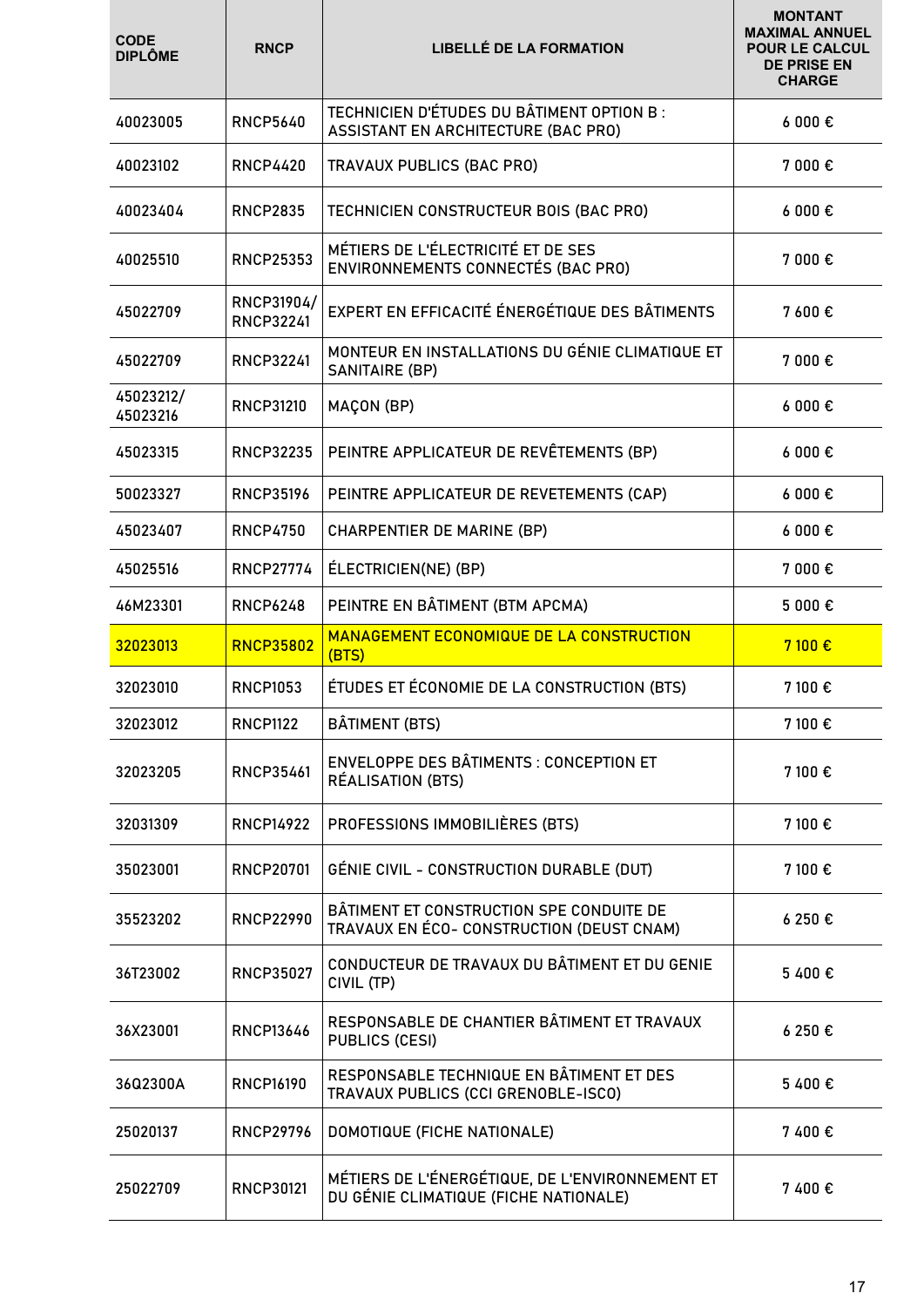| <b>CODE</b><br><b>DIPLÔME</b>   | <b>RNCP</b>                         | <b>LIBELLÉ DE LA FORMATION</b>                                                                                      | <b>MONTANT</b><br><b>MAXIMAL ANNUEL</b><br><b>POUR LE CALCUL</b><br><b>DE PRISE EN</b><br><b>CHARGE</b> |
|---------------------------------|-------------------------------------|---------------------------------------------------------------------------------------------------------------------|---------------------------------------------------------------------------------------------------------|
| 25022716                        | <b>RNCP30094</b>                    | MAÎTRISE DE L'ÉNERGIE, ÉLECTRICITÉ, DÉVELOPPEMENT<br><b>DURABLE (FICHE NATIONALE)</b>                               | 7400€                                                                                                   |
| 25022727                        | <b>RNCP30117</b>                    | MÉTIERS DE L'ÉLECTRICITÉ ET DE L'ÉNERGIE (FICHE<br>NATIONALE)                                                       | 7400€                                                                                                   |
| 25022727                        | <b>RNCP30117</b>                    | METIERS DE L'ELECTRICITE ET DE L'ENERGIE (PARIS 11)                                                                 | 7400 €                                                                                                  |
| 25023007                        | <b>RNCP30141</b>                    | MÉTIERS DU BTP : BÂTIMENT ET CONSTRUCTION (FICHE<br>NATIONALE)                                                      | 7400€                                                                                                   |
| 1702300H                        | <b>RNCP</b><br>25046                | INGÉNIEUR DIPLÔME DU CENTRE D'ÉTUDES<br>SUPÉRIEURES INDUSTRIELLES, SPÉCIALITÉ BÂTIMENT<br><b>ET TRAVAUX PUBLICS</b> | 7600€                                                                                                   |
|                                 |                                     | PROPRETÉ ET DÉCHETS INFRASTRUCTURES                                                                                 |                                                                                                         |
|                                 |                                     |                                                                                                                     |                                                                                                         |
| 50022005                        | RNCP28103/<br><b>RNCP24650</b>      | AGENT POLYVALENT DE GESTION VALORISATION DES<br><b>DÉCHETS</b>                                                      | 5 250 €                                                                                                 |
| 50023115                        | <b>RNCP1151</b>                     | <b>CONSTRUCTEUR DE ROUTES (CAP)</b>                                                                                 | 6000 €                                                                                                  |
| 50023118                        | <b>RNCP4463</b>                     | <b>CONDUCTEUR D'ENGINS : TRAVAUX PUBLICS ET</b><br><b>CARRIERES (CAP)</b>                                           | $6000 \text{ } \in$                                                                                     |
| 50034307                        | <b>RNCP24655</b>                    | AGENT DE PROPRETÉ ET D'HYGIÈNE (CAP)                                                                                | 6000€                                                                                                   |
| 56E34301                        | <b>RNCP34397</b>                    | CONDUCTEUR DE MATÉRIEL DE COLLECTE OU DE<br>NETTOIEMENT OU D'ASSAINISSEMNT (GIP FCIP CAFOC<br>TOULOUSE)             | 5 250 €                                                                                                 |
| 56E34302                        | <b>RNCP30665</b>                    | AGENT DE NETTOIEMENT DANS L'ESPACE PUBLIC<br>URBAIN (GIP FCIP DE TOULOUSE)                                          | 4 500 €                                                                                                 |
| 56E34303                        | <b>RNCP19164</b>                    | AGENT DES SERVICES DE GESTION ET DE VALORISATION<br>DES DECHETS (GIP FORMAVIE)                                      | 4 500 €                                                                                                 |
| 36T23002                        | <b>RNCP35027</b>                    | CONDUCTEUR DE TRAVAUX DU BÂTIMENT ET DU GENIE<br>CIVIL (TP)                                                         | 5400€                                                                                                   |
| <b>RNCP30667</b>                | <b>RNCP30667</b>                    | TECHNICIEN DE CENTRE DE TRAITEMENT DE<br><b>DECHETS</b>                                                             | $6000 \text{ } \in$                                                                                     |
| 16X34001                        | <b>RNCP587/</b><br><b>RNCP34723</b> | GESTION DES DÉCHETS ET PROPRETÉ URBAINE                                                                             | $6000 \text{ } \in$                                                                                     |
| <b>SERVICES À LA POPULATION</b> |                                     |                                                                                                                     |                                                                                                         |
| EDUCATION, ANIMATION, SPORTS    |                                     |                                                                                                                     |                                                                                                         |
|                                 | <b>RNCP3985</b>                     | MÉDIATION ET CITOYENNETÉ : LES INTERFACES DANS<br>LES SECTEURS PUBLIC ET PRIVÉ                                      | 6 250 €                                                                                                 |
|                                 | <b>RNCP2532</b>                     | ACTIVITÉS PHYSIQUES ET SPORTIVES SPÉCIALISÉES :<br><b>INADAPTATIONS SOCIALES</b>                                    | 6250€                                                                                                   |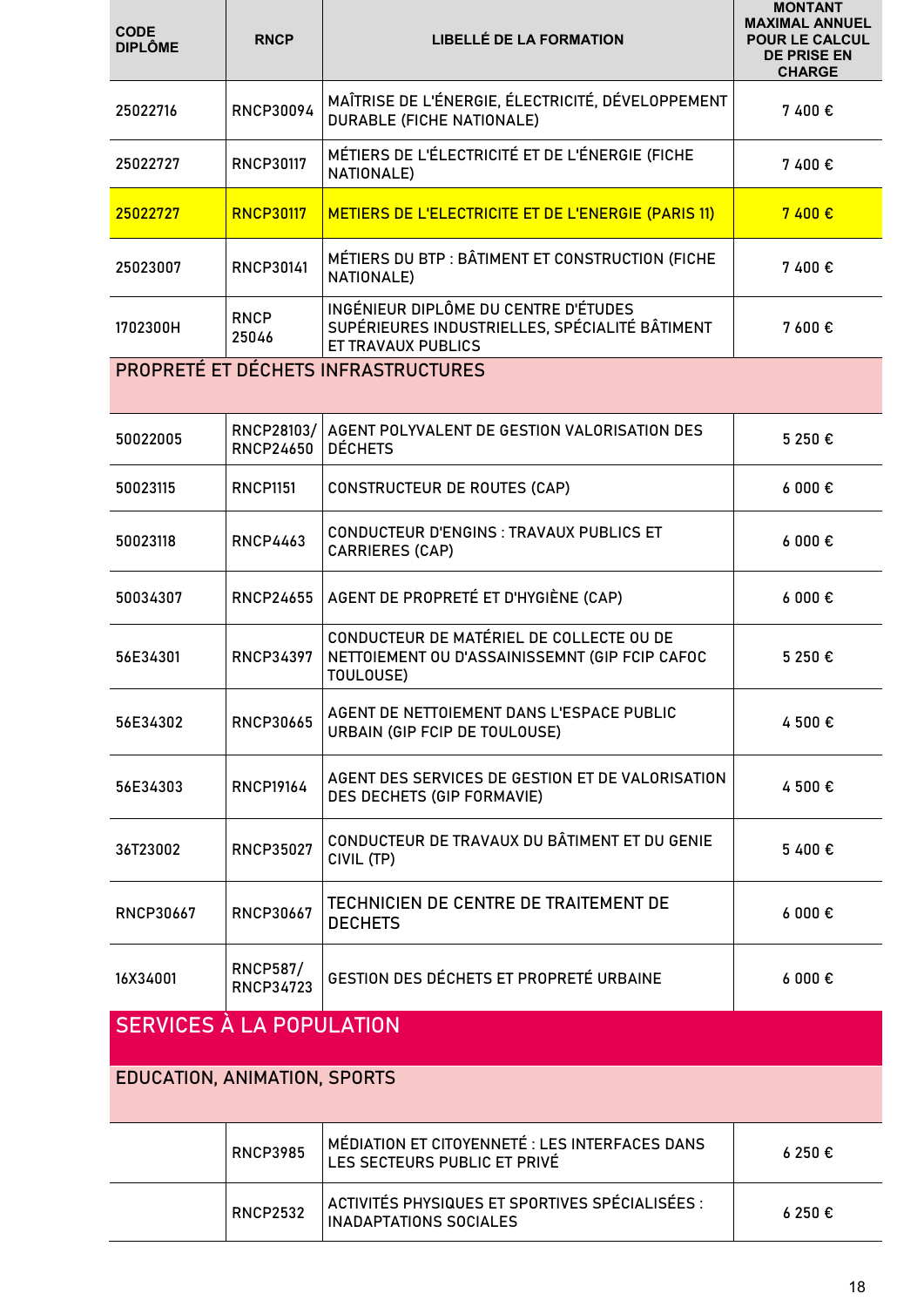| <b>CODE</b><br><b>DIPLÔME</b> | <b>RNCP</b>                          | <b>LIBELLÉ DE LA FORMATION</b>                                                                          | <b>MONTANT</b><br><b>MAXIMAL ANNUEL</b><br><b>POUR LE CALCUL</b><br><b>DE PRISE EN</b><br><b>CHARGE</b> |
|-------------------------------|--------------------------------------|---------------------------------------------------------------------------------------------------------|---------------------------------------------------------------------------------------------------------|
|                               | <b>RNCP2534/</b><br><b>RNCP35559</b> | PRATIQUE ET GESTION DES ACTIVITÉS PHYSIQUES ET<br>SPORTIVES ET DE LOISIRS POUR LES PUBLICS SENIORS      | 6 250 €                                                                                                 |
| 56J33501                      | <b>RNCP1831</b>                      | BREVET D'APTITUDE PROFESSIONNELLE D'ASSISTANT<br><b>ANIMATEUR TECHNICIEN (BAPAAT)</b>                   | 6000€                                                                                                   |
| 40031202                      | <b>RNCP32208</b>                     | <b>COMMERCE (BAC PRO)</b>                                                                               | 7 000€                                                                                                  |
| 40031213                      | <b>RNCP32208</b>                     | METIERS DU COMMERCE ET DE LA VENTE OPTION A<br>ANIMATION ET GESTION DE L'ESPACE COMMERCIAL<br>(BAC PRO) | 7 000€                                                                                                  |
| 44633505                      | <b>RNCP28557</b>                     | BP JEPS SPÉCIALITÉ LOISIRS TOUS PUBLICS                                                                 | 7 000 €                                                                                                 |
| 44633506                      | <b>RNCP28573</b>                     | BP JEPS SPÉCIALITÉ ACTIVITES PHYSIQUES POUR TOUS                                                        | 7 000 €                                                                                                 |
| 44633518                      | <b>RNCP28573</b>                     | BP JEPS SPÉCIALITÉ ACTIVITES AQUATIQUES ET DE LA<br><b>NATATION</b>                                     | 7 000 €                                                                                                 |
| 44633519                      | <b>RNCP28557</b>                     | BP JEPS SPÉCIALITÉ EDUCATION A L'ENVIRONNEMENT<br><b>VERS UN DEVELOPPEMENT DURABLE</b>                  | 6000€                                                                                                   |
| 44633523                      | <b>RNCP28557</b>                     | BP JEPS SPÉCIALITÉ ANIMATEUR                                                                            | 7000 $\epsilon$                                                                                         |
| 44633524                      | <b>RNCP28573</b>                     | BP JEPS SPÉCIALITÉ EDUCATEUR SPORTIF                                                                    | 6000 €                                                                                                  |
| 46033202                      | <b>RNCP492</b>                       | MONITEUR-EDUCATEUR (DIPLÔME D'ETAT ex CAFME)                                                            | 7 000€                                                                                                  |
| 46033203                      | <b>RNCP4503</b>                      | TECHNICIEN DE L'INTERVENTION SOCIALE ET FAMILIALE<br>(DIPLÔME)                                          | 7 000€                                                                                                  |
| 35533502<br>35533503          | <b>RNCP4709</b>                      | ANIMATION ET GESTION DES ACTIVITES PHYSIQUES ET<br>SPORTIVES OU CULTURELLES                             | 7 100€                                                                                                  |
| 25013402                      | <b>RNCP29778</b>                     | MÉTIERS DE LA MÉDIATION PAR DES APPROCHES<br>ARTISTIQUES ET CULTURELLES (FICHE NATIONALE)               | 6 500€                                                                                                  |
| 26033202                      | <b>RNCP34825</b>                     | <b>EDUCATEUR SPECIALISE (DIPLOME D'ETAT)</b>                                                            | 6500E                                                                                                   |
| 36033207                      | <b>RNCP34827</b>                     | EDUCATEUR DE JEUNES ENFANTS (DIPLÔME D'ETAT)                                                            | 6 250 €                                                                                                 |
| 26033203                      | <b>RNCP34827</b>                     | ÉDUCATEUR DE JEUNES ENFANTS (DIPLÔME D'ETAT)                                                            | 7400€                                                                                                   |
| 26033204                      | RNCP34828                            | ÉDUCATEUR TECHNIQUE SPECIALISE (DIPLÔME D'ETAT)                                                         | 7400€                                                                                                   |
| 26033204                      | <b>RNCP34828</b>                     | <b>EDUCATEUR TECHNIQUE SPECIALISE (DIPLOME D'ETAT)</b>                                                  | 7400 €                                                                                                  |
| 24633301                      | <b>RNCP5400</b>                      | RESPONSABLE DE PROJETS DE FORMATION                                                                     | 7400€                                                                                                   |
| 25031550                      | <b>RNCP30071</b>                     | GESTION ET ACCOMPAGNEMENT DE PROJETS<br>PÉDAGOGIQUES (FICHE NATIONALE)                                  | 7400€                                                                                                   |
| 25033503                      | <b>RNCP30046</b>                     | ANIMATION, GESTION ET ORGANISATION DES ACTIVITÉS<br>PHYSIQUES ET SPORTIVES (FICHE NATIONALE)            | 6 500€                                                                                                  |
| 25033517                      | <b>RNCP30072</b>                     | GESTION ET DÉVELOPPEMENT DES ORGANISATIONS,<br>DES SERVICES SPORTIFS ET DE LOISIRS (FICHE<br>NATIONALE) | 6 500€                                                                                                  |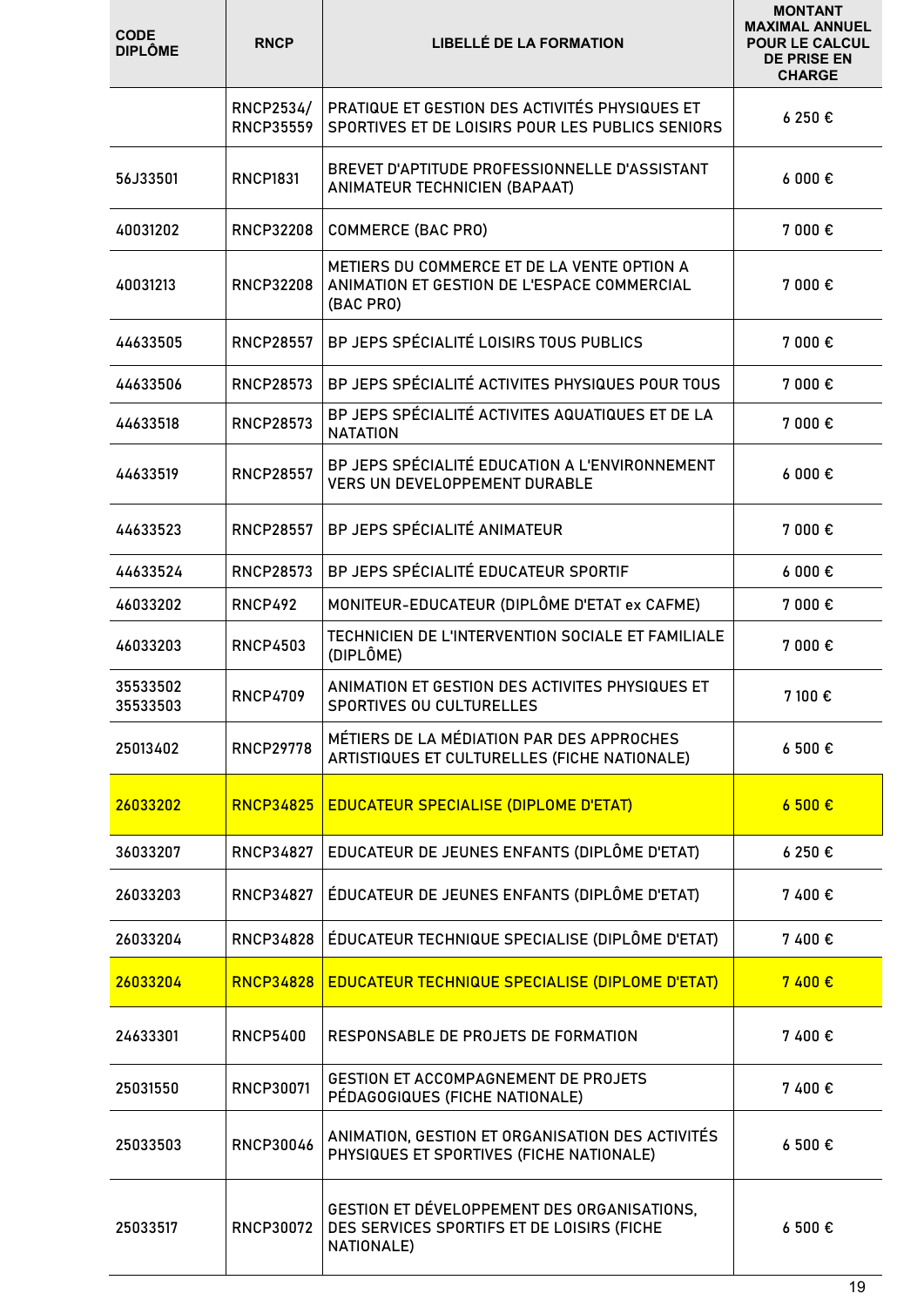| <b>CODE</b><br><b>DIPLÔME</b>  | <b>RNCP</b>                         | <b>LIBELLÉ DE LA FORMATION</b>                                                 | <b>MONTANT</b><br><b>MAXIMAL ANNUEL</b><br><b>POUR LE CALCUL</b><br><b>DE PRISE EN</b><br><b>CHARGE</b> |
|--------------------------------|-------------------------------------|--------------------------------------------------------------------------------|---------------------------------------------------------------------------------------------------------|
|                                |                                     | <b>EQUIPEMENTS (SPORTIFS, CULTURELS)</b>                                       |                                                                                                         |
| 46X32303                       | <b>RNCP34227</b>                    | TECHNICIEN(NE) D'EXPLOITATION D'ÉQUIPEMENTS<br><b>CULTURELS (3IS SUP)</b>      | $6000 \text{ } \in$                                                                                     |
| 46X32303                       | <b>RNCP26138</b>                    | <b>TECHNICIEN D'EXPLOITATION D'ÉQUIPEMENTS</b><br><b>CULTURELS (3IS SUP)</b>   | 7 000 €                                                                                                 |
| 25033514                       | <b>RNCP30064</b>                    | GESTION DE PROJETS ET STRUCTURES ARTISTIQUES ET<br>CULTURELS (FICHE NATIONALE) | 6500€                                                                                                   |
| 25032509                       | <b>RNCP30150</b>                    | MÉTIERS DU LIVRE : DOCUMENTATION ET<br>BIBLIOTHÈQUES (FICHE NATIONALE)         | 6 500€                                                                                                  |
| <b>RESTAURATION COLLECTIVE</b> |                                     |                                                                                |                                                                                                         |
| 50022129                       | <b>RNCP1149</b>                     | AGENT POLYVALENT DE RESTAURATION (CAP)                                         | 6000E                                                                                                   |
| 50022135                       | RNCP6993                            | <b>BOUCHER (CAP)</b>                                                           | 5 250 €                                                                                                 |
| 50022139<br>50022131           | <b>RNCP26650</b>                    | <b>CUISINE (CAP)</b>                                                           | 5 250 €                                                                                                 |
| 50022142                       | <b>RNCP35317</b>                    | PRODUCTION ET SERVICE EN RESTAURATION (RAPIDE,<br>COLLECTIVE, CAFETERIA) (CAP) | $6000 \text{ } \in$                                                                                     |
| 56333402                       | <b>RNCP15507</b>                    | RESTAURATION COLLECTIVE (CSA)                                                  | $6000 \text{ } \in$                                                                                     |
| 40022106                       | <b>RNCP1 2508</b>                   | <b>CUISINE (BAC PRO)</b>                                                       | 7 000€                                                                                                  |
| 45022109                       | <b>RNCP34956</b>                    | ARTS DE LA CUISINE (BP)                                                        | 7 000€                                                                                                  |
| <b>SOCIAL ET SANITAIRE</b>     |                                     |                                                                                |                                                                                                         |
|                                | <b>RNCP2908</b>                     | MÉTIERS DE LA FORMATION ET DE LA MÉDIATION                                     | 6250€                                                                                                   |
|                                | <b>RNCP2903</b>                     | ACCOMPAGNEMENT SOCIAL ET ÉDUCATIF                                              | 7 100 €                                                                                                 |
|                                | <b>RNCP2906</b>                     | <b>GESTION ET MÉDIATION SOCIALE</b>                                            | 6250€                                                                                                   |
|                                | <b>RNCP5440</b><br><b>RNCP25467</b> | DE : DIPLÔME D'ÉTAT D'AUXILIAIRE DE VIE SOCIALE<br>(DEAVS)                     | $6000 \text{ } \in$                                                                                     |
|                                | <b>RNCP4504</b><br><b>RNCP6879</b>  | D'AIDE MÉDICO-PSYCHOLOGIQUE (DEAMP)                                            | $6000 \text{ } \in$                                                                                     |
|                                | <b>RNCP2894</b>                     | NOUVEAUX MÉTIERS DE LA CITÉ                                                    | 6250€                                                                                                   |
| 1033001                        | RNCP718                             | AIDE À DOMICILE (MC NIVEAU V)                                                  | 5 250 €                                                                                                 |
| 50033204                       | <b>RNCP28048</b>                    | ACCOMPAGNANT ÉDUCATIF PETITE ENFANCE (CAP)                                     | 5 250 €                                                                                                 |
| 50033202                       | <b>RNCP28048</b>                    | <b>ACCOMPAGNANT EDUCATIF PETITE ENFANCE (CAP)</b>                              | 5 250 €                                                                                                 |
| 50033205                       | <b>RNCP28048</b>                    | ACCOMPAGNANT EDUCATIF PETITE ENFANCE (CAP)                                     | 5 250 €                                                                                                 |
| 50033411                       | <b>RNCP2817</b>                     | ASSISTANT(E) TECHNIQUE EN MILIEUX FAMILIAL ET<br>COLLECTIF (CAP)               | $6000 \text{ } \in$                                                                                     |
| 50333003                       | <b>RNCP25085</b>                    | SERVICES AUX PERSONNES ET VENTE EN ESPACE<br><b>RURAL (CAPA)</b>               | $6000 \text{ } \in$                                                                                     |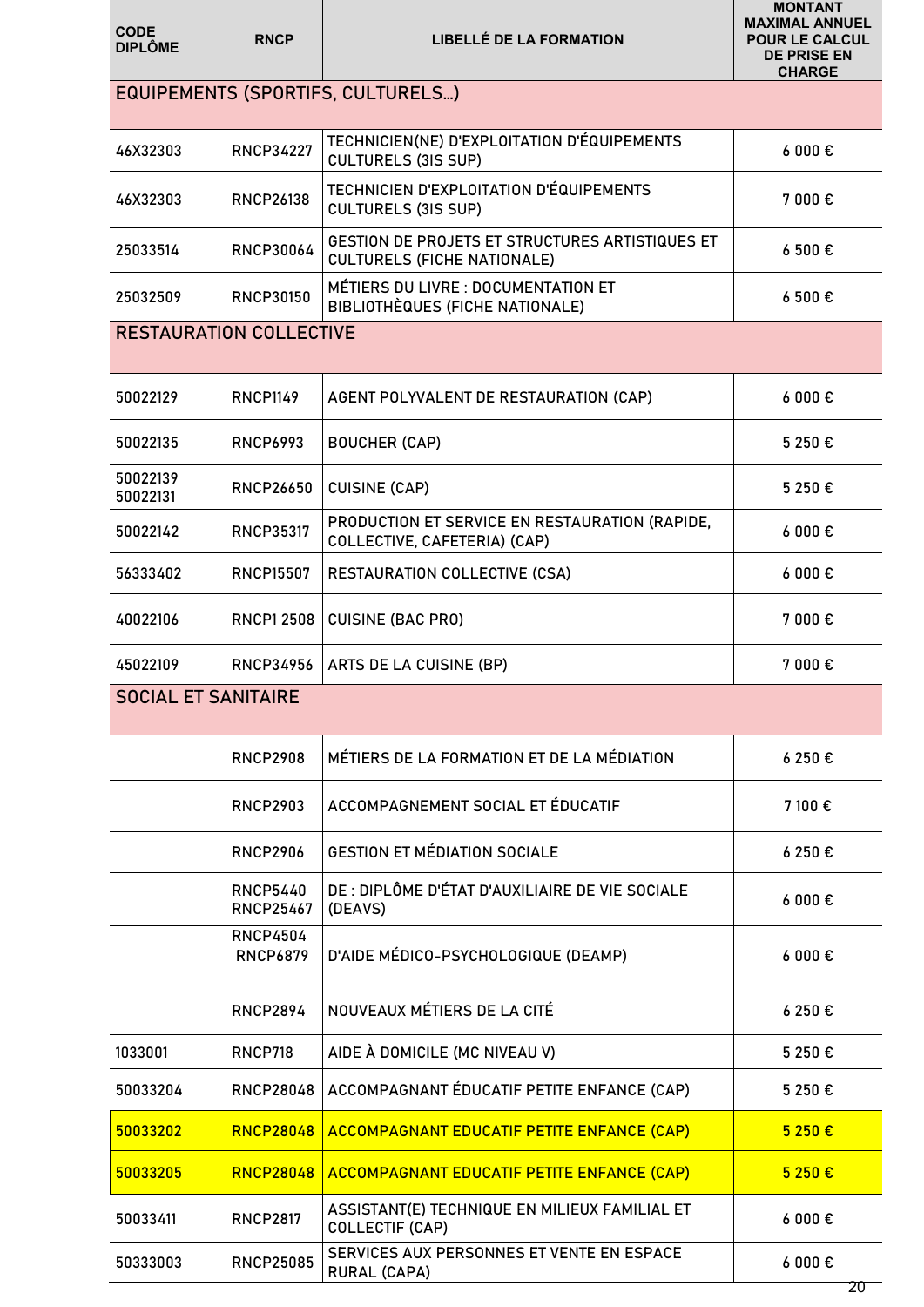| <b>CODE</b><br><b>DIPLÔME</b> | <b>RNCP</b>                         | <b>LIBELLÉ DE LA FORMATION</b>                                                                                                 | <b>MONTANT</b><br><b>MAXIMAL ANNUEL</b><br><b>POUR LE CALCUL</b><br><b>DE PRISE EN</b><br><b>CHARGE</b> |
|-------------------------------|-------------------------------------|--------------------------------------------------------------------------------------------------------------------------------|---------------------------------------------------------------------------------------------------------|
| 56033102                      | <b>RNCP4495</b>                     | AIDE-SOIGNANT (DIPLÔME D'ETAT)                                                                                                 | $6000 \text{ } \in$                                                                                     |
| 46033104                      | <b>RNCP35830</b>                    | AIDE-SOIGNANT (DIPLÔME D'ETAT)                                                                                                 | 6000E                                                                                                   |
| 46033105                      | <b>RNCP35832</b>                    | AUXILIAIRE DE PUERICULTURE (DIPLÔME D'ETAT)                                                                                    | 6000E                                                                                                   |
| 56033103                      | <b>RNCP4496</b>                     | AUXILIAIRE DE PUERICULTURE (DIPLÔME D'ETAT)                                                                                    | 6000E                                                                                                   |
| 56033204                      | <b>RNCP25467</b>                    | ACCOMPAGNANT ÉDUCATIF ET SOCIAL SPÉCIALITÉ<br>ACCOMPAGNEMENT DE LA VIE À DOMICILE (DIPLÔME<br>D'ETAT)                          | $6000 \text{ } \in$                                                                                     |
| 56033205                      | <b>RNCP25467</b>                    | ACCOMPAGNANT ÉDUCATIF ET SOCIAL SPÉCIALITÉ<br>ACCOMPAGNEMENT DE LA VIE EN STRUCTURE<br>COLLECTIVE (DIPLÔME D'ETAT)             | 5 250 €                                                                                                 |
| 56033206                      | <b>RNCP25467</b>                    | ACCOMPAGNANT ÉDUCATIF ET SOCIAL SPÉCIALITÉ<br>ACCOMPAGNEMENT A L'EDUCATION INCLUSIVE ET À LA<br>VIE ORDINAIRE (DIPLÔME D'ETAT) | $6000 \text{ } \in$                                                                                     |
| 56R33201                      | <b>RNCP1761</b>                     | <b>AUXILIAIRE DE GÉRONTOLOGIE</b>                                                                                              | $6000 \text{ } \in$                                                                                     |
| 56T33001                      | <b>RNCP4821</b>                     | ASSISTANT(E) DE VIE AUX FAMILLES (TP)                                                                                          | 5 250 €                                                                                                 |
| 40030002                      | NR.                                 | 2 <sup>NDE</sup> PROFESSIONNELLE SERVICES (BAC PRO)                                                                            | 7 000€                                                                                                  |
| 40033003                      | <b>RNCP12296</b>                    | ACCOMPAGNEMENT SOINS ET SERVICES À LA<br>PERSONNE OPTION A - A DOMICILE (BAC PRO)                                              | 7 000€                                                                                                  |
| 40033004                      | <b>RNCP12301</b>                    | ACCOMPAGNEMENT SOINS ET SERVICES À LA<br>PERSONNE OPTION B - EN STRUCTURE (BAC PRO)                                            | $6000 \text{ } \in$                                                                                     |
| 40333002                      | <b>RNCP13905</b>                    | SERVICES AUX PERSONNES ET AUX TERRITOIRES (BAC<br>PRO AG)                                                                      | $6000 \text{ } \epsilon$                                                                                |
| 43033104                      | NR                                  | ST2S SCIENCES ET TECHNOLOGIES DE LA SANTÈ ET DU<br>SOCIAL (BAC TECHNO)                                                         | 5 000 €                                                                                                 |
| 45033608                      | <b>RNCP12281</b>                    | <b>COIFFURE (BP)</b>                                                                                                           | 5 000 €                                                                                                 |
| 46X32410                      | RNCP34063                           | SECRÉTAIRE MÉDICAL ET MÉDICO-SOCIAL                                                                                            | 7 000€                                                                                                  |
| 46T33201                      | <b>RNCP28288</b>                    | MÉDIATEUR(TRICE) SOCIAL(E) ACCÈS AUX DROITS ET<br><b>SERVICES</b>                                                              | $6000 \text{ } \in$                                                                                     |
| 46T32401                      | <b>RNCP5863</b>                     | SECRETAIRE ASSISTANTE MEDICO-SOCIALE (TP)                                                                                      | $6000 \text{ } \epsilon$                                                                                |
| 36E33201                      | <b>RNCP6571</b><br><b>RNCP34789</b> | CONSEILLER EMPLOI FORMATION INSERTION (GIP<br>FORMAVIE)                                                                        | 7 100 €                                                                                                 |
| 34633001                      | <b>RNCP7426</b>                     | CHARGÉ D'ACCOMPAGNEMENT SOCIAL ET<br>PROFESSIONNEL                                                                             | 7 100 €                                                                                                 |
| 32033001                      | <b>RNCP5297</b>                     | SERVICES ET PRESTATIONS DES SECTEURS SANITAIRE<br>ET SOCIAL (BTS)                                                              | 6250€                                                                                                   |
| 32033204                      | <b>RNCP7570</b>                     | ECONOMIE SOCIALE ET FAMILIALE (BTS)                                                                                            | 7 100 €                                                                                                 |
| 35033505                      | <b>RNCP2481</b>                     | CARRIERES SOCIALES OPTION ANIMATION SOCIALE ET<br>SOCIO-CULTURELLE (DUT)                                                       | 7 100 €                                                                                                 |
| 36033205                      | RNCP34824                           | ASSISTANT DE SERVICE SOCIAL (DIPLÔME D'ETAT)                                                                                   | 7 100 €<br>21                                                                                           |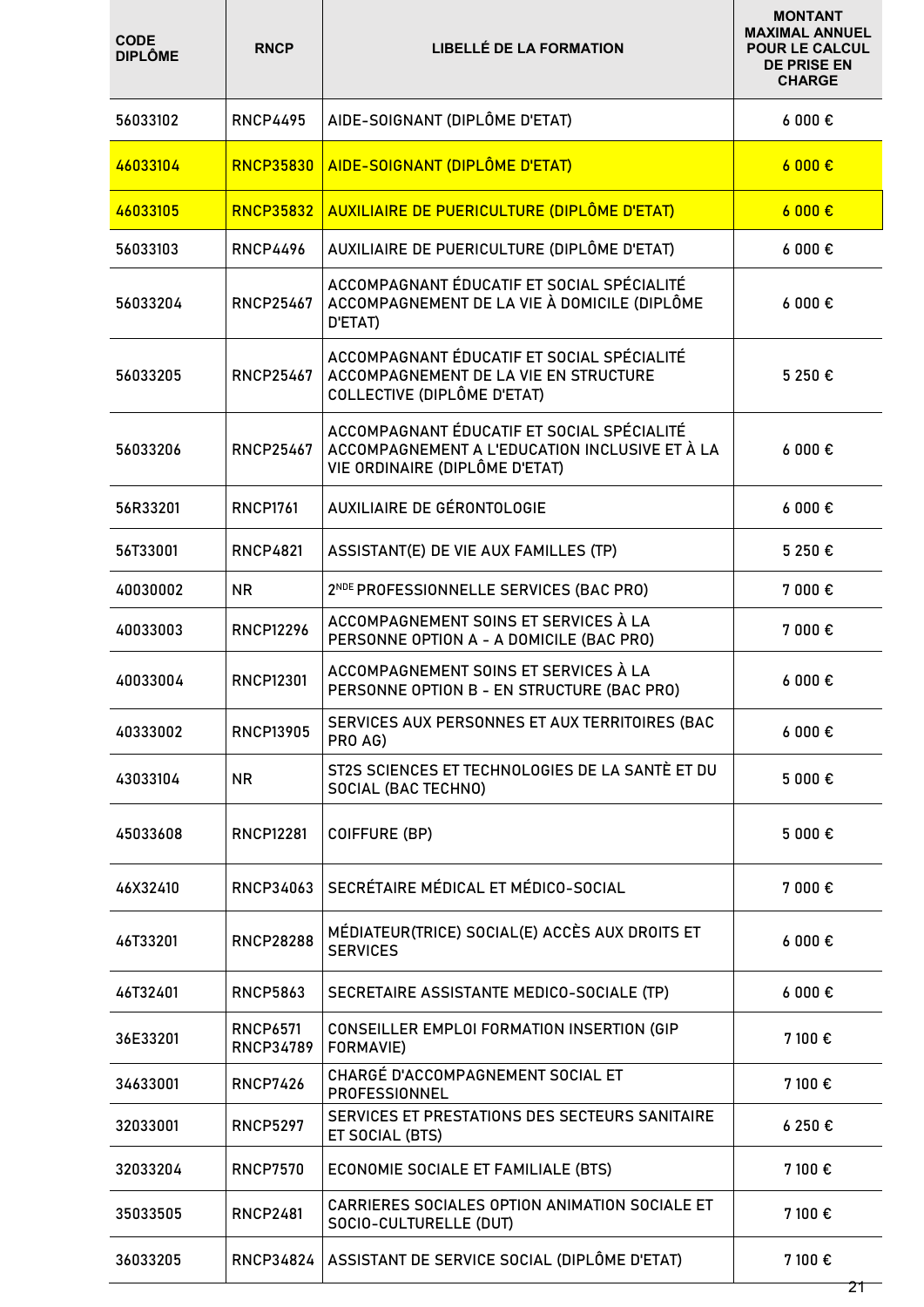| <b>CODE</b><br><b>DIPLÔME</b> | <b>RNCP</b>      | <b>LIBELLÉ DE LA FORMATION</b>                                                                                              | <b>MONTANT</b><br><b>MAXIMAL ANNUEL</b><br><b>POUR LE CALCUL</b><br><b>DE PRISE EN</b><br><b>CHARGE</b> |
|-------------------------------|------------------|-----------------------------------------------------------------------------------------------------------------------------|---------------------------------------------------------------------------------------------------------|
| 2503100C                      | <b>RNCP30070</b> | GESTION DES STRUCTURES SANITAIRES ET SOCIALES<br>(FICHE NATIONALE)                                                          | 6 500€                                                                                                  |
| 25033005                      | <b>RNCP30161</b> | SANTÉ, VIEILLISSEMENT ET ACTIVITÉS PHYSIQUES<br>ADAPTÉES (FICHE NATIONALE)                                                  | 6 500€                                                                                                  |
| 25033009                      | <b>RNCP29746</b> | SERVICES À LA PERSONNE (FICHE NATIONALE)                                                                                    | 7400€                                                                                                   |
| 25033207                      | <b>RNCP30077</b> | INTERVENTION SOCIALE: ACCOMPAGNEMENT DE<br>PUBLICS SPÉCIFIQUES (FICHE NATIONALE)                                            | 5 600€                                                                                                  |
| 25033211                      | <b>RNCP30079</b> | INTERVENTION SOCIALE : DÉVELOPPEMENT SOCIAL ET<br>MÉDIATION PAR LE SPORT (FICHE NATIONALE)                                  | 6 500€                                                                                                  |
| 25033212                      | <b>RNCP30116</b> | MÉTIERS DE L'ANIMATION SOCIALE, SOCIO-ÉDUCATIVE<br>ET SOCIOCULTURELLE (FICHE NATIONALE)                                     | 6 500€                                                                                                  |
| 25033215                      | <b>RNCP30080</b> | INTERVENTION SOCIALE : INSERTION ET RÉINSERTION<br>SOCIALE ET PROFESSIONNELLE (FICHE NATIONALE)                             | 7400€                                                                                                   |
| 25033216                      | <b>RNCP30078</b> | INTERVENTION SOCIALE: ACCOMPAGNEMENT SOCIAL<br>(FICHE NATIONALE)                                                            | 5 600€                                                                                                  |
| 26033205                      | <b>RNCP34824</b> | ASSISTANT DE SERVICE SOCIAL (DIPLÔME D'ETAT)                                                                                | 7400€                                                                                                   |
| 16X31319                      | <b>RNCP30745</b> | MANAGER DE L'HABITAT SOCIAL ET DURABLE                                                                                      | 7 600€                                                                                                  |
| 16X33103                      | <b>RNCP15964</b> | DIRECTEUR DES ÉTABLISSEMENTS DE SANTÉ                                                                                       | 7 600€                                                                                                  |
| 16033202                      | <b>RNCP367</b>   | CERTIFICAT D'APTITUDE AUX FONCTIONS DE DIRECTEUR<br>D'ÉTABLISSEMENT OU DE SERVICE D'INTERVENTION<br><b>SOCIALE (CAFDES)</b> | 7 600€                                                                                                  |
|                               | <b>RNCP6581</b>  | GESTIONNAIRE D'ÉTABLISSEMENTS MÉDICAUX ET<br>MÉDICO-SOCIAUX                                                                 | 7 600€                                                                                                  |
| <b>SECURITÉ ET PRÉVENTION</b> |                  |                                                                                                                             |                                                                                                         |
| PRÉVENTION ET MÉDIATION       |                  |                                                                                                                             |                                                                                                         |
| 1034401                       | <b>RNCP1177</b>  | SURETÉ DES ESPACES OUVERTS AU PUBLIC<br>(MC NIVEAU V)                                                                       | $6000 \text{ } \in$                                                                                     |
|                               | <b>RNCP30383</b> | COORDONNATEUR DES SYSTÈMES DE SÉCURITE<br><b>INCENDIE</b>                                                                   | 6500€                                                                                                   |
| PRÉVENTION ET SÉCURITÉ        |                  |                                                                                                                             |                                                                                                         |
| 40034403                      | <b>RNCP19114</b> | MÉTIERS DE LA SÉCURITÉ (BAC PRO)                                                                                            | 7 000€                                                                                                  |
| 45034401                      | <b>RNCP965</b>   | AGENT TECHNIQUE DE PREVENTION ET DE SÉCURITÉ<br>(BP)                                                                        | $6000 \text{ } \in$                                                                                     |
| 46T34402                      | <b>RNCP31117</b> | OPÉRATEUR EN VIDÉOPROTECTION ET EN<br><b>TÉLÉSURVEILLANCE</b>                                                               | $6000 \text{ } \in$                                                                                     |
| 26X34401                      | <b>RNCP32069</b> | PRÉVENTEUR EN RISQUES PROFESSIONNELS, SANTÉ<br>AU TRAVAIL ET ENVIRONNEMENT                                                  | 6 500€                                                                                                  |